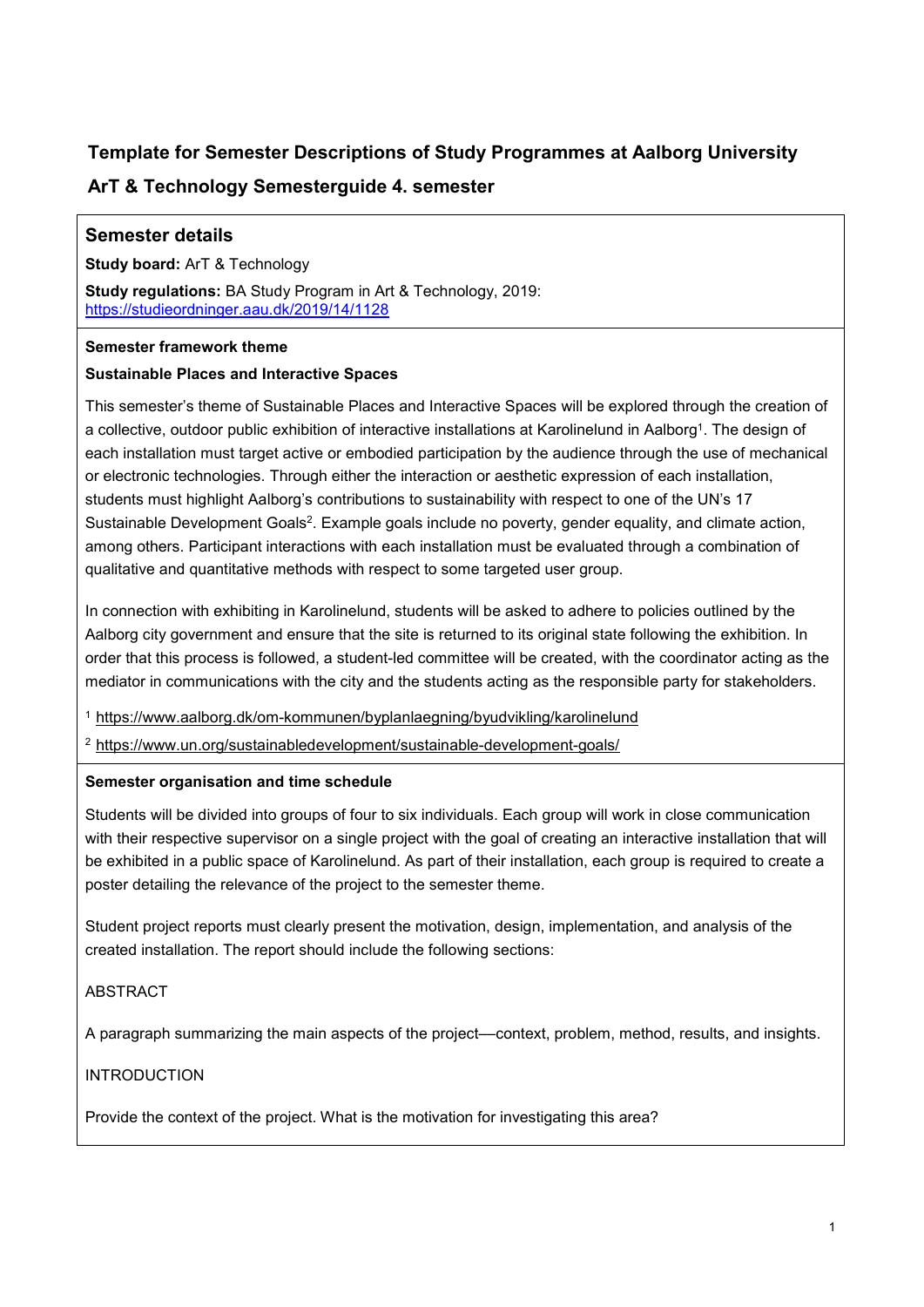# PROBLEM STATEMENT

Concisely state the problem explored in the project. It is also possible to provide a hypothesis to be supported or rejected through one or more experiments.

# BACKGROUND

This section contains all previous work related to the project and is an important aspect of any type of research. Identify previous related contributions and note both the importance and shortcomings of each in relation to the project work. Always reference refutable sources (i.e., peer-reviewed journals and books) and, when possible, primary sources (i.e., the original author of the work) to avoid misinformation.

# DESIGN METHODS

What specific academic and artistic methods are employed in this project? How will the interactions and the problem statement or hypothesis be tested? Identify at least one qualitative and one quantitative method in addition to the artistic methods used.

# IMPI FMENTATION

How was the final work developed and constructed? Include overall system diagrams, floor plans, scenic designs, renderings, illustrations and other supporting evidence for the installation and exhibition. Detail the most important aspects of the implementation and place any other material in the appendix. Ideally, a reader should be able to re-create the artifact based on the information in this section.

## ANALYSIS

Was the project successful? Support this with experimental data. If there was a hypothesis, do the experimental observations support or reject it?

## FUTURE WORK

Is there anything that could have been done better? How? If this project were to be developed further, what should be done next?

## **CONCLUSION**

This is not simply a summary of what has been done in the project, but should make connections to all aspects of the work and synthesize new insights. What can others learn from this research?

## **REFERENCES**

List of references following the APA referencing style.

## APPENDIX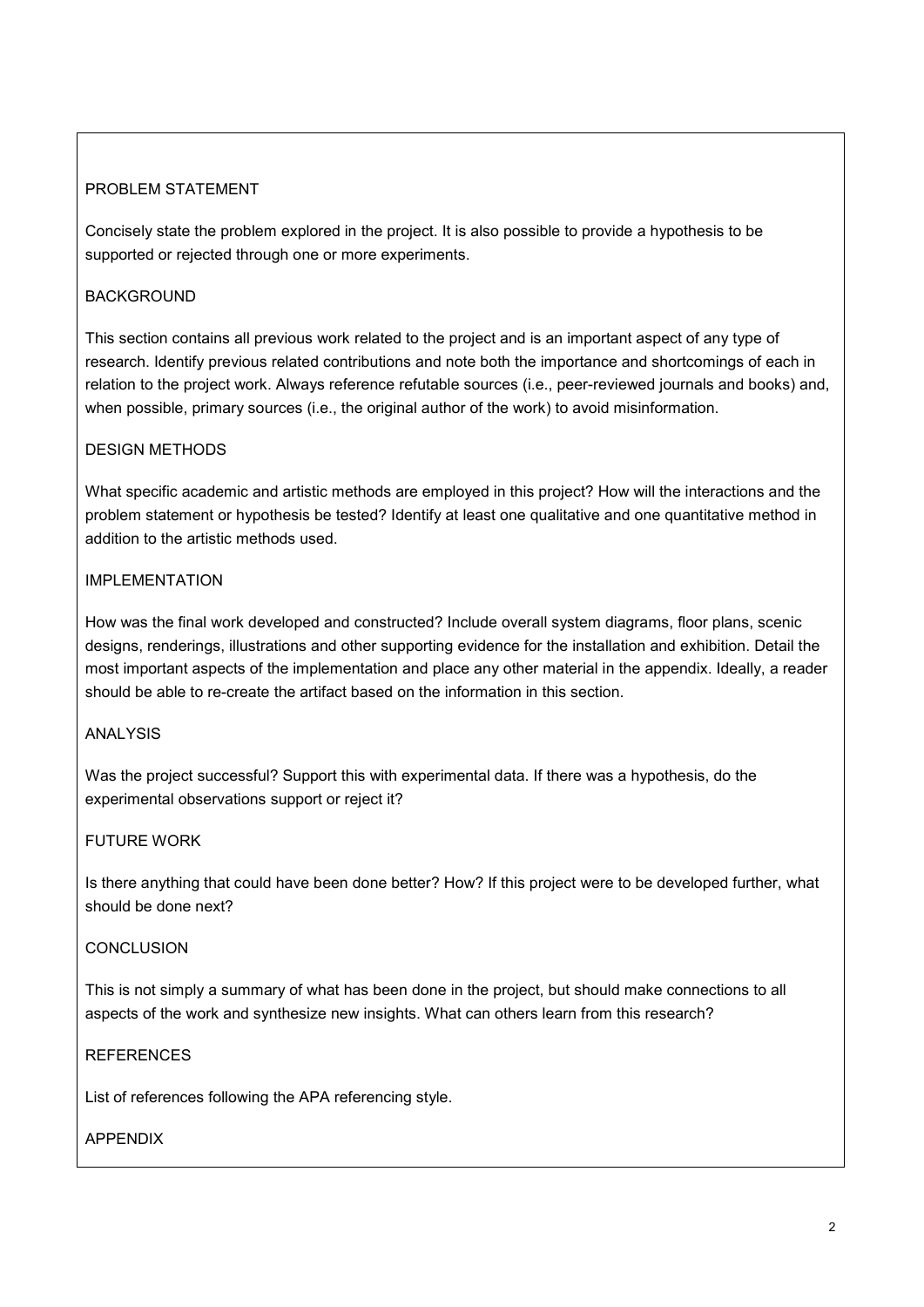Include all data here obtained during the project. This can include, for example, experimentation/observation logs, transcriptions of interviews, survey data, and source code. Note that the main text can reference the information in this section.

All figures, tables, and images in the report must be labeled with an explicit description and referred to in the main text. Students are also required to make a video documenting the final artifact and hand it in with the report.

All material in the report that is not the original creation of the students must be properly acknowledged using the APA referencing style. Failure to do so will be considered plagiarism and will lead to immediate failure and possibly also expulsion from the program.

**Semester coordinator and secretary assistance**

**Semester coordinator**: Brian Bemman

**Secretariat assistance**: Elsebeth Bækgaard

#### **Module description (description of each module)**

#### **Module title, ECTS credits**

Interaction Spaces in Art and Technology 20 ECTS

#### **Location**

4. Semester

#### **Module coordinator**

Brian Bemman

#### **Type/Method and language**

Project work in groups English

#### **Learning objectives:**

The objective of the module "Interaction Spaces in Art and Technology" is to introduce students to problem areas and designing solutions in relation to embodied interaction in interactive spaces, places and installations.

During this module, students should acquire:

Basic KNOWLEDGE about

- creation of interactive spaces and installations that encourage embodied activity and an understanding of the situated locale
- technologies that support interaction and active participation
- mechanical and electronic technologies for the creation of experience and interaction
- qualitative and quantitative methods and tools for the processing of auditive, tactile and visual information for the support of active interaction by participants within the installation.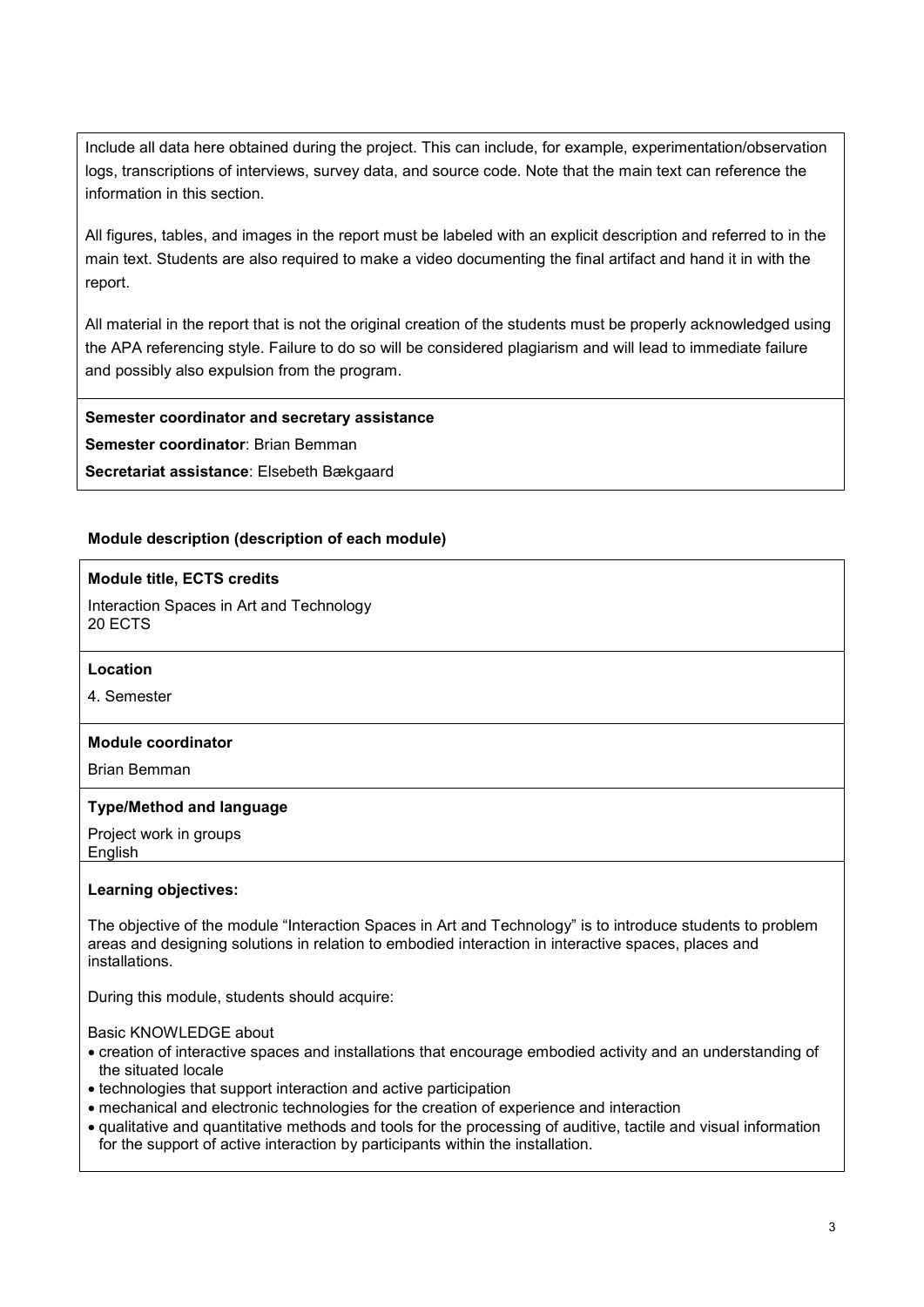#### **SKILLS**

- identifying and formulating an art problem within the theme "Interaction Spaces in Art and Technology" aimed at specific user groups or audiences
- analyzing the problem and developing alternative concepts for a defined problem within a defined context
- the application of audio and other technologies in connection with the design of content for interactive installations and spaces
- identifying, developing and describing the interaction between audio and spatial effects, choice of materials and technological solutions with a view to achieving clear aesthetic expressions and motivating embodied performance
- selecting appropriate methods in connection with the development of artefacts.

### **COMPETENCES**

Competencies in

- the creation of interactive spaces and installations
- the use of interactive technologies, including control of media, light and sound
- contextualizing own artistic solutions (to state-of-art, socio-cultural requisites and consequences, art theoretical and aesthetic dimensions, etc.)
- describing the completed design at a professional level, and communicating this to external cooperation partners.

#### **Academic content**

The module will be conducted as a series of experiments with interactive installations aimed at specific user groups or audiences in specific spatial contexts. This may be an urban place or stage, architectural setting, a community environment, an exhibition space, etc., where artistic installations are created and tested in relation to providing participant experiences of various kinds, which may be the orchestration of social relations, learning experiences, sensory and aesthetic experiences, action-reaction patterns, or similar.. Various interactive technologies and embedded intelligence systems are investigated and applied in order to create the desired effects.

Courses:

In connection with the module, the following courses will be offered:

- Interaction Spaces in Art and Technology
- Artistic and Academic Methodology IV

Other courses may be offered within the following areas:

- Interaction Design
- Audio Design
- Digital Representation II

#### **Scope and expected performance**

20 ECTS credits. 1 ECTS credit = 27,5 hours of work. 20 ECTS = 550 hours of work consisting of preparation for course sessions, course participation, group work, exercises, counselling and exams.

**Module activities (course sessions etc.)**

**Course: Aesthetics and Interaction (1 ECTS)**

Lecturer: Markus Löchtefeld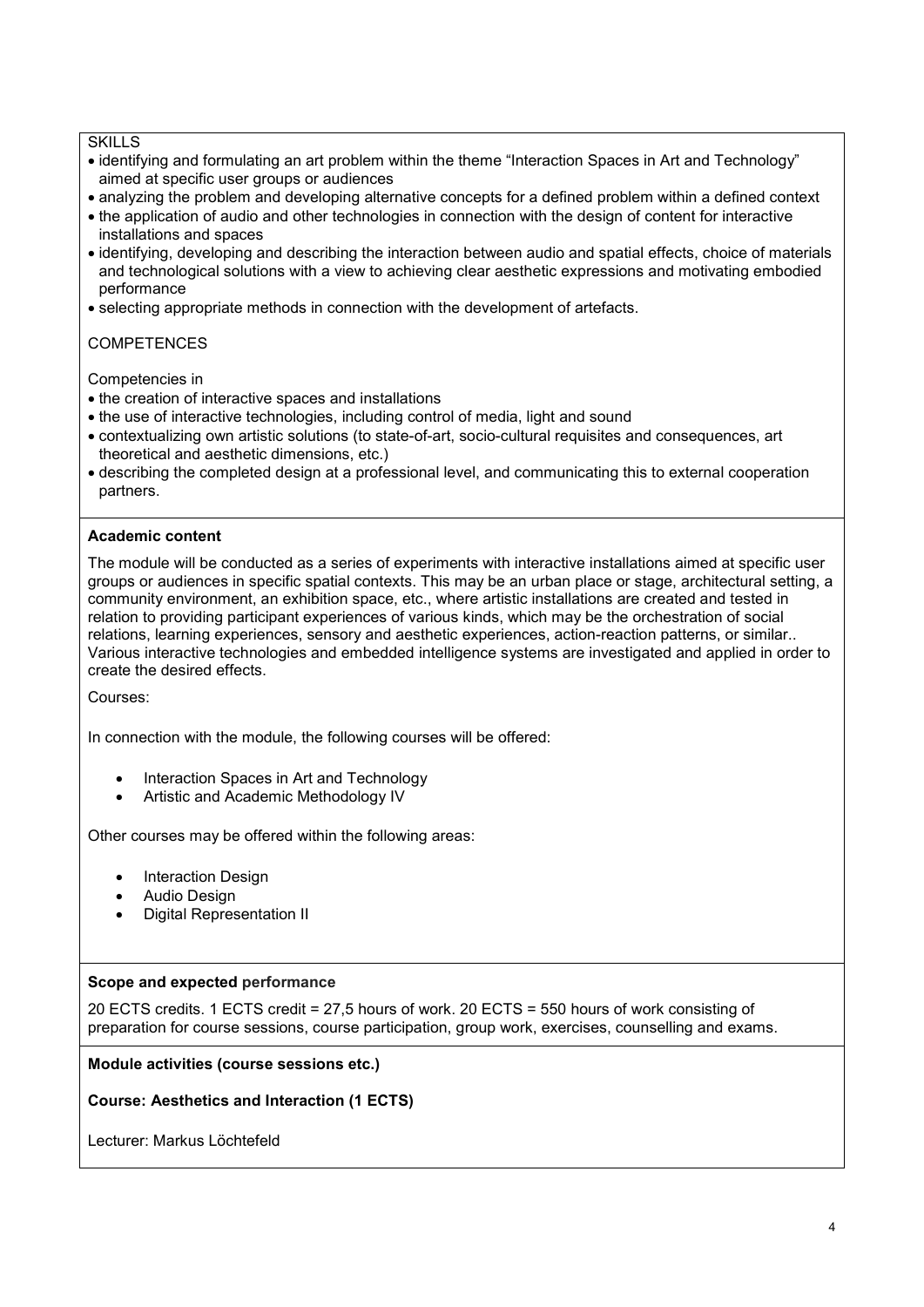**Purpose and Goals:** In this course, we will discuss different approaches for novel interactions in public places with the hidden data-layer of smart cities. These will include crowd engagement through public displays and media facades. Furthermore, we will look into evaluation of public installations and theories connected to them.

Assessment: Assessment will be based on a presentation of the final semester module projects

### **Lecture 1 – Urban Interaction**

Lecturer: Markus Löchtefeld

With the recent push towards smart cities not only a variety of new data about the city and its inhabitants will be available, but also new interaction possibilities will emerge. We will discuss and explore novel sensors and actuators for smart cities and how they can be utilized to enable smart civics to become an active part in the city life.

#### **Assignment(s):**

We will have exercises from material covered that are required to be completed in class and/or before next session.

#### **Literature:**

|                                                                        | Pri. lit. | Sec.  | Dig.   |
|------------------------------------------------------------------------|-----------|-------|--------|
|                                                                        | no of p.  | lit.  | upload |
|                                                                        |           | no    |        |
|                                                                        |           | of p. |        |
|                                                                        |           |       |        |
| Townsend, A. M. (2013). Smart cities: big data, civic hackers, and the |           | 30    | yes    |
| quest for a new utopia. WW Norton & Company.                           |           |       |        |
|                                                                        |           |       |        |
| Brynskov, M., Carvajal Bermúdez, J. C., Fernández, M., Korsgaard, H.,  |           | 96    | yes    |
| Mulder, I. J., Piskorek, K., & De Waal, M. (2014). Urban Interaction   |           |       |        |
| Design: Towards City Making.                                           |           |       |        |
|                                                                        |           |       |        |

## **Lecture 2 – Public Displays**

Lecturer: Markus Löchtefeld

In this lecture we will discuss opportunities and challenges raised by the emergence of pervasive display systems as a new communication medium for public and semi-public spaces. Besides technological challenges we will explore how to engage passers-by into meaningful interactions with public displays.

## **Assignment(s):**

Exercises from material covered that are required to be completed in class and/or before next session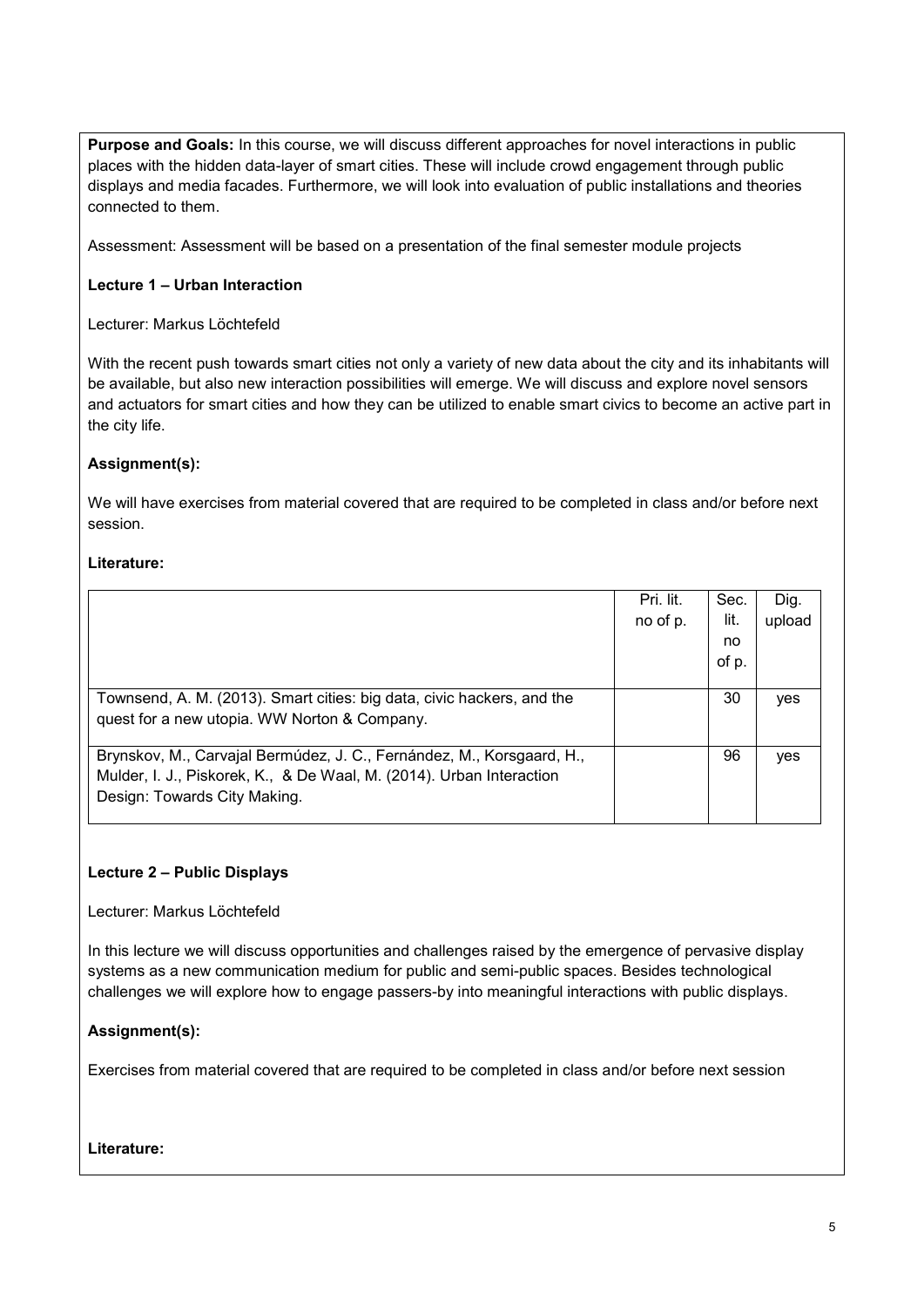|                                                                                | Pri. lit. | Sec.  | Dig.   |  |
|--------------------------------------------------------------------------------|-----------|-------|--------|--|
|                                                                                | no of p.  | lit.  | upload |  |
|                                                                                |           | no    |        |  |
|                                                                                |           | of p. |        |  |
|                                                                                |           |       |        |  |
| Müller, J., Alt, F., Michelis, D., & Schmidt, A. (2010, October).              | 10        |       | yes    |  |
| Requirements and design space for interactive public displays. In              |           |       |        |  |
| Proceedings of the international conference on Multimedia (pp. 1285-           |           |       |        |  |
| 1294). ACM.                                                                    |           |       |        |  |
|                                                                                |           |       |        |  |
| Alt, F., Schneegaß, S., Schmidt, A., Müller, J., & Memarovic, N. (2012,        | 10        |       | yes    |  |
| June). How to evaluate public displays. In Proceedings of the 2012             |           |       |        |  |
| International Symposium on Pervasive Displays (p. 17). ACM.                    |           |       |        |  |
|                                                                                |           |       |        |  |
| Müller, J., Walter, R., Bailly, G., Nischt, M., & Alt, F. (2012, May). Looking |           | 10    | yes    |  |
| glass: a field study on noticing interactivity of a shop window. In            |           |       |        |  |
| Proceedings of the SIGCHI Conference on Human Factors in Computing             |           |       |        |  |
| Systems (pp. 297-306). ACM.                                                    |           |       |        |  |
|                                                                                |           |       |        |  |

## **Lecture 3 – Media Facades**

## Lecturer: Markus Löchtefeld

Media facades are a special category of public displays and a prominent example of the digital augmentation of urban spaces. They denote the concept of turning the surface of a building into a large-scale urban screen. Due to their enormous size and the highly dynamic urban environment around them, they require special interaction techniques. In this course we will establish the foundation for the design for such urban interactions as well as how to prototype and create ad-hoc media facades.

# **Assignment(s):**

Exercises from material covered that are required to be completed in class and/or before next session

|                                                                              | Pri. lit. | Sec.  | Dig.   |
|------------------------------------------------------------------------------|-----------|-------|--------|
|                                                                              | no of p.  | lit.  | upload |
|                                                                              |           | no    |        |
|                                                                              |           | of p. |        |
| Behrens, Moritz, and Duncan P. Brumby. "Designing Media Architectural        | 22        |       | yes    |
| Interfaces for Interactions in Urban Spaces." Citizen's Right to the Digital |           |       |        |
| City. Springer Singapore, 2015. 55-77.                                       |           |       |        |
| Gehring, Sven, and Alexander Wiethoff. "Interaction with media               | 8         |       | yes    |
| façades."Informatik-Spektrum 37.5 (2014): 474-482.                           |           |       |        |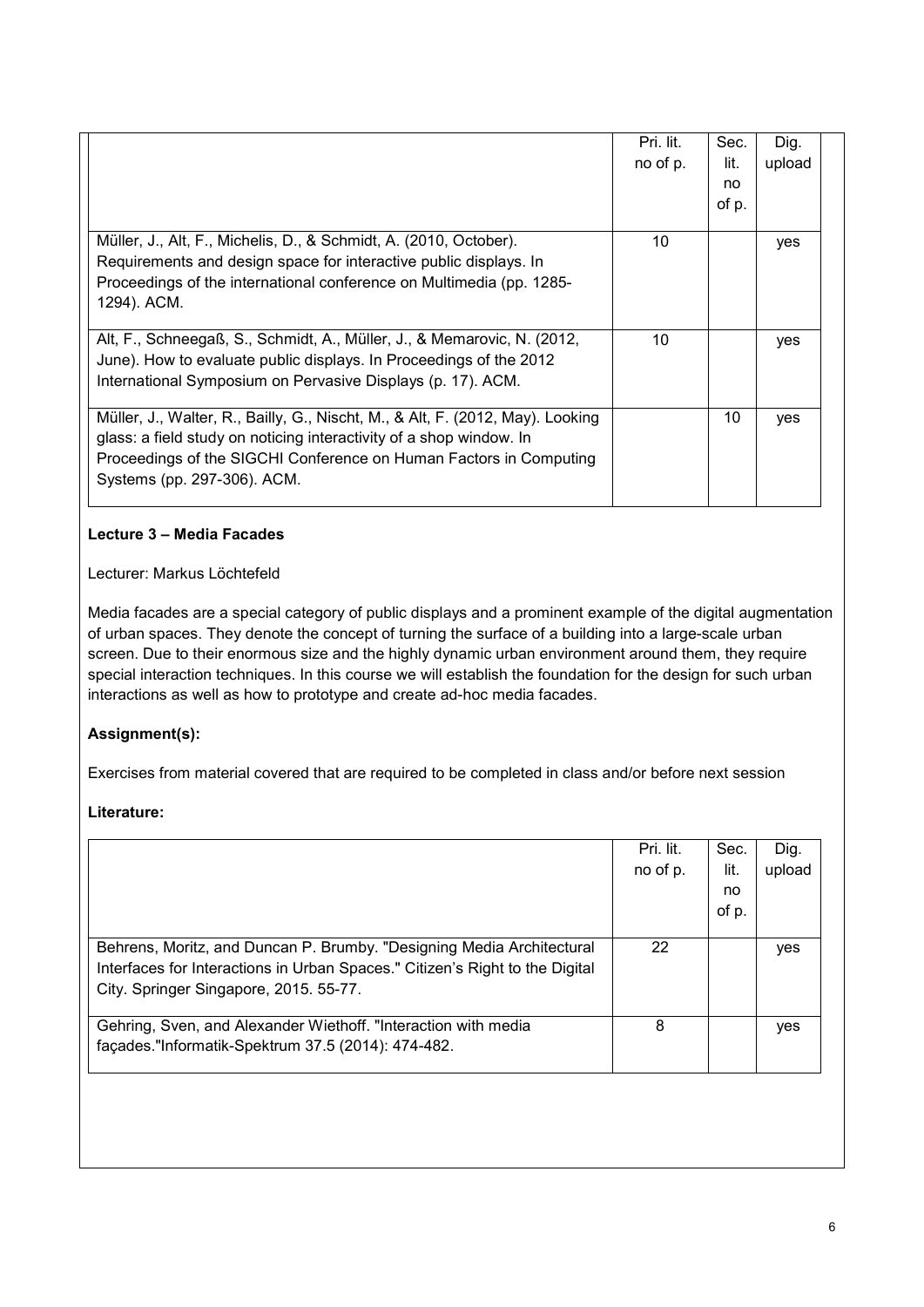# **Lecture 4 – Tangible User Interfaces**

Lecturer: Markus Löchtefeld

Tangible User Interfaces (TUIs) allow for effective and easy interaction with digital information by encapsulating them into a physical form. We will learn from examples how to create and evaluate TUIs. We will discuss different technologies and prototyping materials to easily develop TUIs.

# **Assignment(s):**

Exercises from material covered that are required to be completed in class and/or before next session

## **Literature:**

|                                                                                                                                                                                                                                                                                                                        | Pri. lit.<br>no of p. | Sec.<br>lit. | Dig.<br>upload |
|------------------------------------------------------------------------------------------------------------------------------------------------------------------------------------------------------------------------------------------------------------------------------------------------------------------------|-----------------------|--------------|----------------|
|                                                                                                                                                                                                                                                                                                                        |                       | no<br>of p.  |                |
| Ishii, H., Lakatos, D., Bonanni, L., & Labrune, J. B. (2012). Radical atoms:<br>beyond tangible bits, toward transformable materials. interactions, 19(1),<br>38-51                                                                                                                                                    | 8                     |              | yes            |
| Wiethoff, A., Schneider, H., Rohs, M., Butz, A., & Greenberg, S. (2012,<br>February). Sketch-a-TUI: low cost prototyping of tangible interactions<br>using cardboard and conductive ink. In Proceedings of the Sixth<br>International Conference on Tangible, Embedded and Embodied<br>Interaction (pp. 309-312). ACM. | 8                     |              | yes            |

# **Course: Artistic and Academic Methodology IV (2 ECTS)**

Lecturer: Anthony Brooks

## **4 x double lectures**

The below informs of questions/themes/topics being addressed and which activities will be part of the lecture series sessions.

## **Lectures 1+2: Location XLab – Lecturer Tony Brooks**

This session introduces the main components of the IxD subject, key features of the design process and how these are applied to different types of system. Topics covered include: What is Interaction Design? Human-Computer Interaction in Interaction Design; Interaction Design techniques; sensor profiles; Designing Virtual Interactive Space; Why (and how) background subtraction in interactive design; Designing for overcoming dynamic lighting noise problems in tracking in interaction design/art; Analogizing within interactive design; Five dimensions of interaction design; What Designers Do; Perceptual binding in IxD; IxD art examples via CasaPaganini group. Interaction Design Cycle. Personas within stakeholder groups at site; Storyboarding & scenarios; Understanding including requirements; PACT analysis

| $\overline{\phantom{a}}$<br>P<br>лшал | nondom<br>secondarv | .<br>' ''DIOads' |
|---------------------------------------|---------------------|------------------|
| pages<br>-                            | pages<br>           |                  |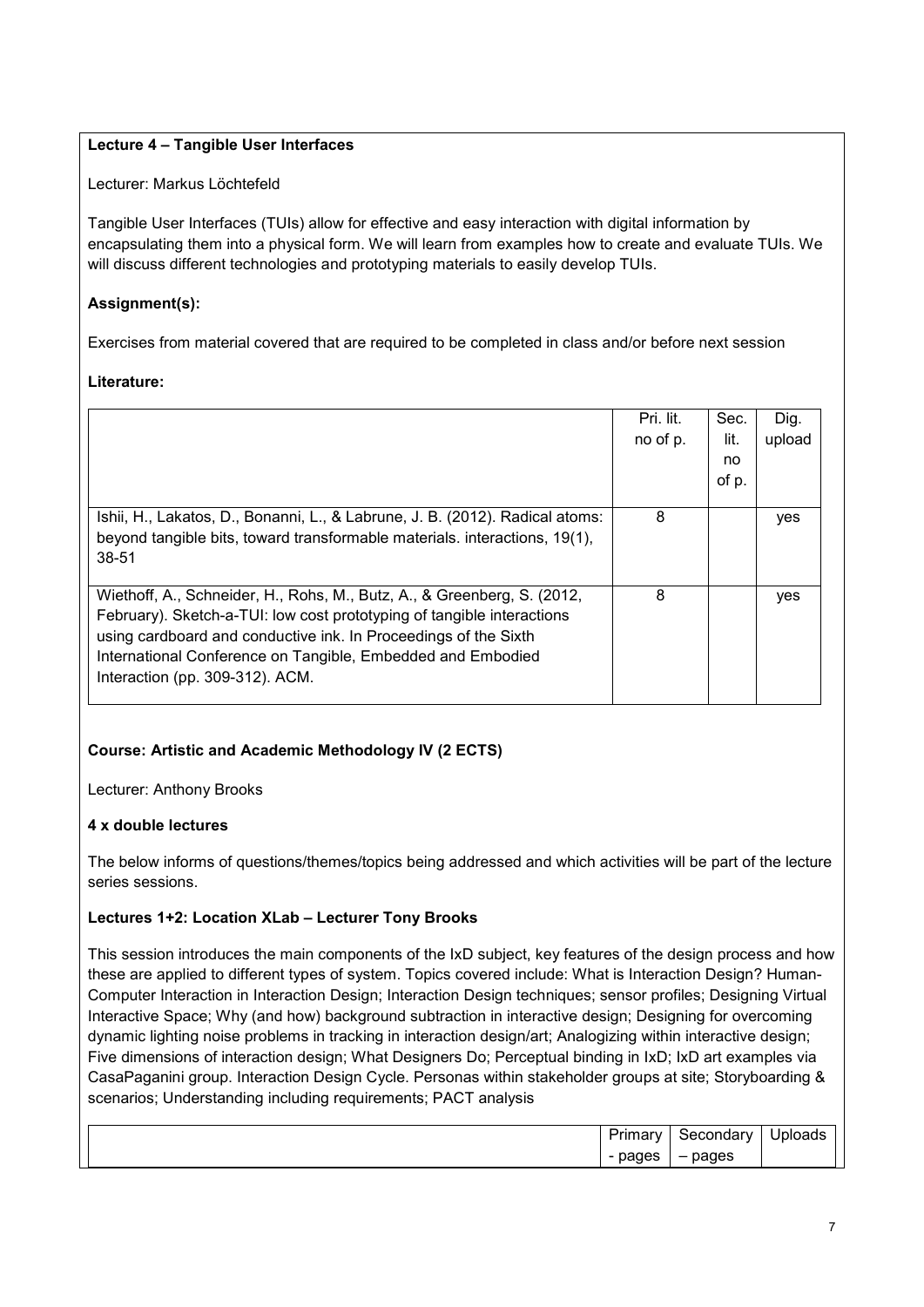|                                                                                                                                                                                                                                                                                                                                                                 | (pp) | (pp) |  |
|-----------------------------------------------------------------------------------------------------------------------------------------------------------------------------------------------------------------------------------------------------------------------------------------------------------------------------------------------------------------|------|------|--|
| Designing Interactive Systems A comprehensive guide to HCI and<br>interaction design (4th ed): David Benyon - Pearson<br>https://www.academia.edu/34659177/<br>Ch 1 Designing interactive systems: A fusion of skills 6-25<br>Ch 2 PACT: A framework for designing interactive systems 26<br>Ch 3 The process of human-centred interactive systems design<br>49 | 109  |      |  |
| Ch 4 Usability 79<br>Ch 5 Experience design 97<br>Ch 6 The Home Information Centre (HIC): A case study in<br>designing interactive systems                                                                                                                                                                                                                      |      |      |  |
| Linda Candy and Ernest A Edmonds "Supporting the creative user: a<br>criteria-based approach to interaction design" - Design Studies 18<br>(1997) pp. 185-194                                                                                                                                                                                                   |      | 9    |  |
| Paper Prototyping as a Core Tool in Design - http://www.id-<br>book.com/casestudy 11-1 2.php                                                                                                                                                                                                                                                                    |      | np   |  |
| What is Interaction Design? https://www.interaction-<br>design.org/literature/article/what-is-interaction-design                                                                                                                                                                                                                                                |      | np   |  |

# **Lectures 3+4: Location R14 – Lecturer Tony Brooks**

This session builds upon previous by introducing techniques for understanding and designing. The session considers techniques for understanding the requirements of interactive systems, envisioning, prototyping and evaluating design ideas. A more formal approach to conceptual and physical design is included along with a detailed presentation of interface design aligned to development of a conceptual framework. This covers design for both abstract and physical.

Topics include: Interaction Design and Sustainability 1; Interaction Design aspects of Affordances, Signifiers, Constraints, Feedback, Mappings; Sustainable HCI & Sustainable IxD (sHCI and SID) – \*Students present their initial sketches of installations (sustainability focus).

|                                                                | Primary - | Secondary | <b>Uploads</b> |
|----------------------------------------------------------------|-----------|-----------|----------------|
|                                                                | pages     | - pages   |                |
|                                                                | (pp)      | (pp)      |                |
|                                                                |           |           |                |
| Designing Interactive Systems A comprehensive guide to HCI and | $29 + 21$ |           |                |
| interaction design (4th ed): David Benyon -                    |           |           |                |
| https://www.academia.edu/34659177/                             |           |           |                |
|                                                                |           |           |                |
| ) Understanding 146-175<br>$\bullet$                           |           |           |                |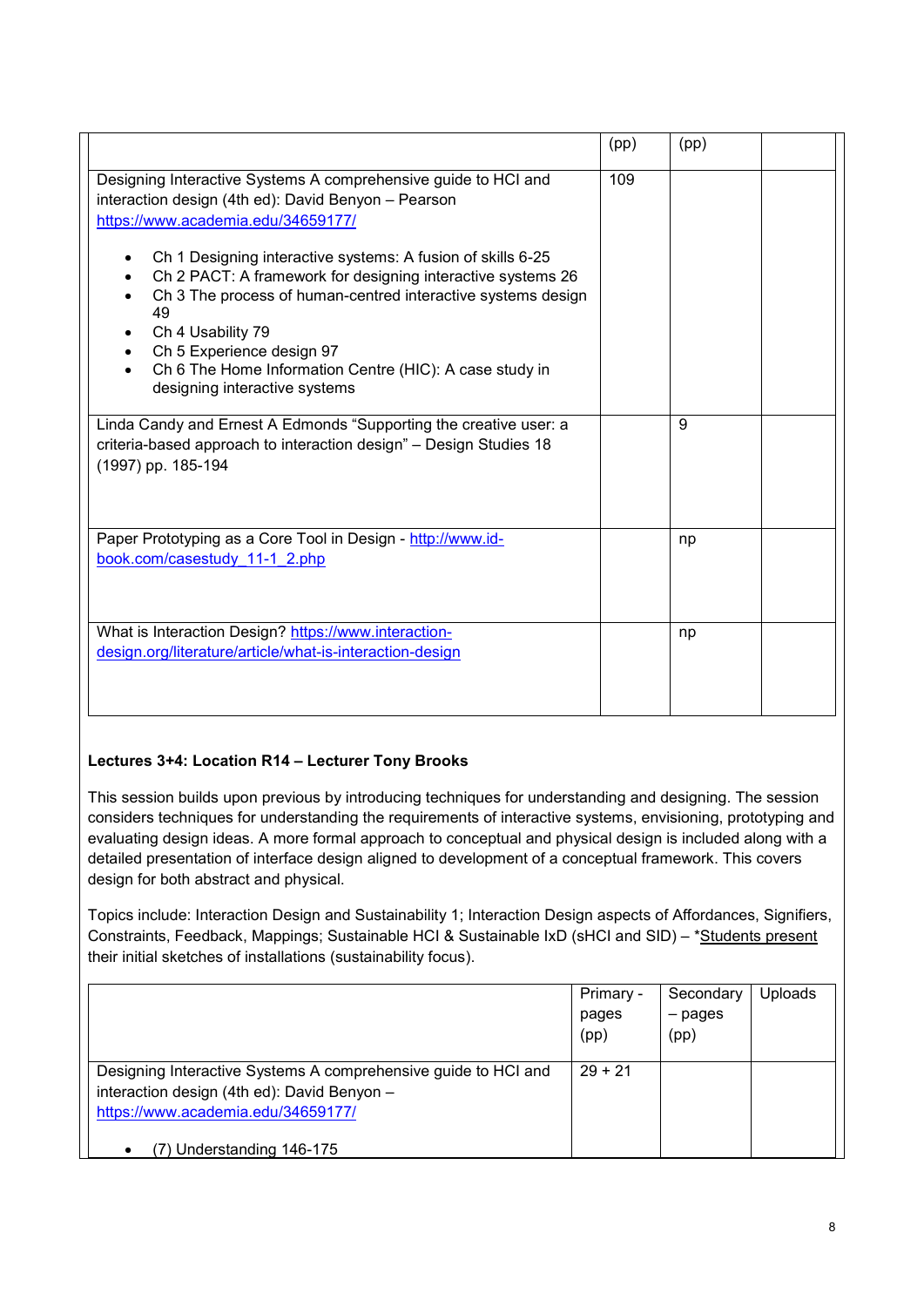| (8) Envisionment 176-197<br>$\bullet$                                                                                                                                                                                    |    |  |
|--------------------------------------------------------------------------------------------------------------------------------------------------------------------------------------------------------------------------|----|--|
| Interactivity – A Word in Process by Katja Kwastek in C. Sommerer<br>et al. (Eds.): The Art & Sci. of Interface & Inter. Des., SCI 141, pp.<br>15-26, 2008. springerlink.com © Springer-Verlag Berlin Heidelberg<br>2008 | 11 |  |
| Norman's Principles of Interaction -                                                                                                                                                                                     |    |  |
| https://www.csun.edu/science/courses/671/bibliography/preece.html                                                                                                                                                        |    |  |
| Sustainable HCI: Blending permaculture and user-experience. -                                                                                                                                                            | 5  |  |
| Callum Egan & David Benyon - 2017                                                                                                                                                                                        |    |  |
| file:///Users/tb/Downloads/DIS-WIPfinalcopy.pdf                                                                                                                                                                          |    |  |

## **Lectures 5+6: Location R14 – Lecturer Tony Brooks**

This session builds upon previous session materials to focus upon prototyping and design patterns aligned to applied actual realised art (installation, performance etc). Topics include: Artist's insight (IxD and beyond) – from ideation, through process, to outcome; Interaction Design Patterns; Techniques for IxD; Nature of Interaction; Interactive visuals; Strategies of interactivity; Live improvisation in IxD...

|                                                                               | Primar | Secondar    | Upload |
|-------------------------------------------------------------------------------|--------|-------------|--------|
|                                                                               | γ-     | $y - pages$ | s      |
|                                                                               | pages  | (pp)        |        |
|                                                                               | (pp)   |             |        |
| Designing Interactive Systems A comprehensive guide to HCI and                | 25     |             |        |
| interaction design (4th ed): David Benyon - Pearson                           |        |             |        |
| https://www.academia.edu/34659177/                                            |        |             |        |
|                                                                               |        |             |        |
| (9) Design 199-224<br>$\bullet$                                               |        |             |        |
| Strategies of Interactivity: Dieter Daniels in C. Sommerer et al. (Eds.): The |        | 25          |        |
| Art & Sci. of Interface & Inter. Des., SCI 141, pp. 27-62, 2008. Springer-    |        |             |        |
| Verlag Berlin Heidelberg                                                      |        |             |        |
|                                                                               |        |             |        |
| Frieder Weiss' (The Nature of Interaction)                                    | 1      |             |        |
| https://www.frieder-weiss.de/eyecon/Manual/Essay/rw-essay-                    |        |             |        |
| interaction.htm                                                               |        |             |        |
|                                                                               |        |             |        |
| **Prepare for this double lecture by viewing 3-part documentary Four          | 8      |             |        |
| Senses                                                                        |        |             |        |
|                                                                               |        |             |        |
| (part 1) https://www.youtube.com/watch?v=gTjvCh-XB2o                          |        |             |        |
|                                                                               |        |             |        |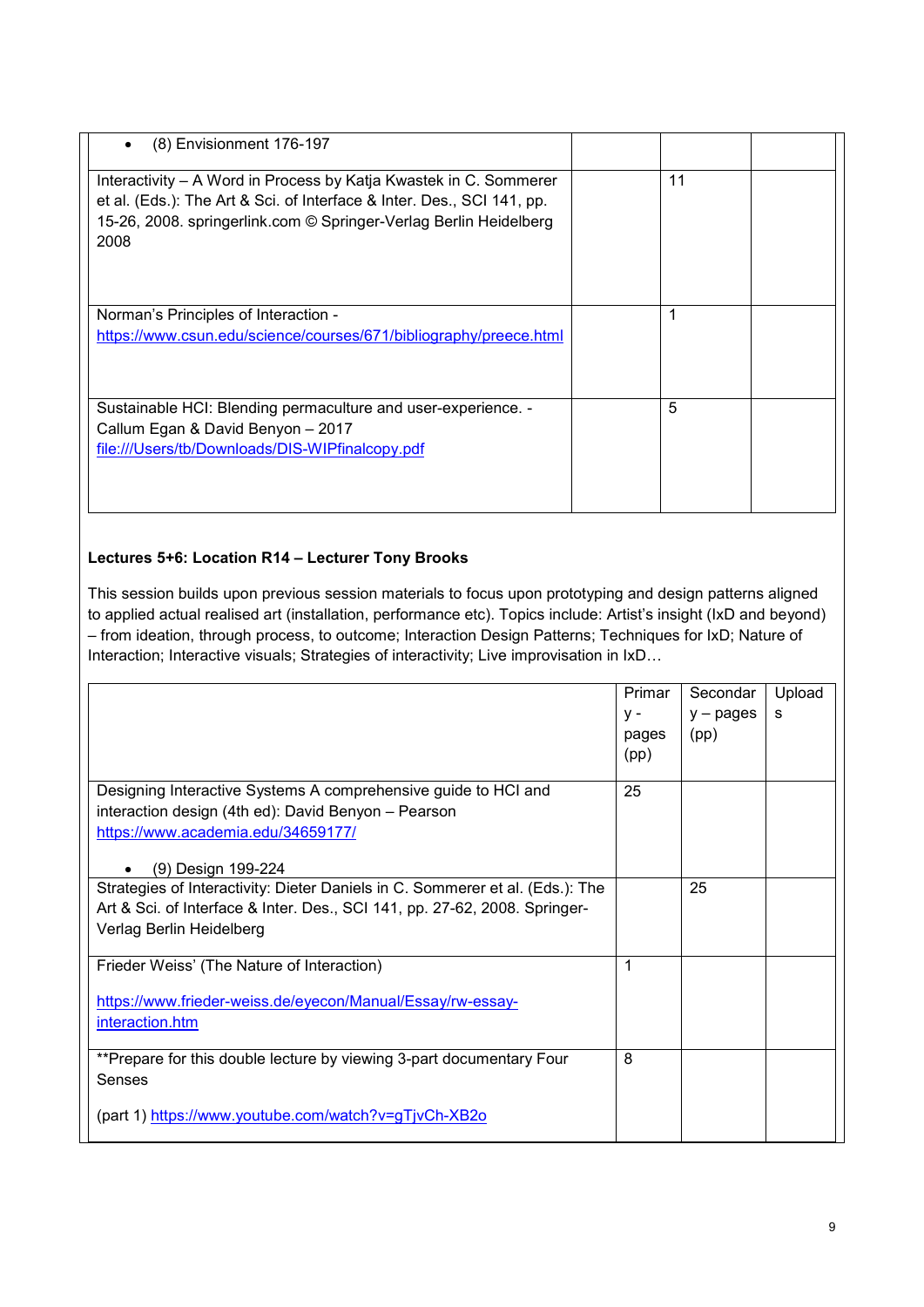| (part 2) https://www.youtube.com/watch?v=iDX8K6Vq4kk<br>(part 3) https://www.youtube.com/watch?v=RmiWYTytf 0 plus read<br>method for including olfactory stimulus in IxD performance/installation<br>example - Performance Research 8(3), pp.104-112 -<br>https://www.academia.edu/35678183/Olfactory_Translations_and_Interpr<br>etations |  |  |
|--------------------------------------------------------------------------------------------------------------------------------------------------------------------------------------------------------------------------------------------------------------------------------------------------------------------------------------------|--|--|
| Lectures 7+8: Location R14 - Lecturer Tony Brooks                                                                                                                                                                                                                                                                                          |  |  |

This session builds upon previous session materials to focus upon testing, iterations, refinements and evaluations- including usability, heuristics, field studies (ethnography) etc., Topics include: Stakeholder collaboration in IxD; Design and sustainability 2; IxD Instrument Digital Interface language exemplified and extended; Methods; \*\*Students present their refined presentations of proposed installation ideas (sustainability IxD focus + Scenarios + Personas + Stakeholders…).

|                                                                                                                                                                          | Pri<br>ma<br>$ry -$<br>pag<br>es | Seco<br>ndar<br>$V -$<br>page<br>s | Upl<br>oad<br>s |
|--------------------------------------------------------------------------------------------------------------------------------------------------------------------------|----------------------------------|------------------------------------|-----------------|
|                                                                                                                                                                          | (pp                              | (pp)                               |                 |
| Designing Interactive Systems A comprehensive guide to HCI and interaction design                                                                                        | 24                               |                                    |                 |
| (4th ed): David Benyon - Pearson https://www.academia.edu/34659177/                                                                                                      | ÷                                |                                    |                 |
|                                                                                                                                                                          | 33                               |                                    |                 |
| (10) Evaluation 226-250                                                                                                                                                  | ÷                                |                                    |                 |
| (14) Interface Design (Visual) 320-353<br>$\bullet$<br>(15) Interface Design (Multimodal) 356 - 379                                                                      | 23                               |                                    |                 |
| Designing for User Experience: Aesthetic, Engaging and Attractive User Interfaces -<br><b>Alistair Sutcliffe</b>                                                         |                                  | 63                                 |                 |
| https://www.researchgate.net/publication/220696087 Designing for User Engagem<br>ent Aesthetic and Attractive User Interfaces/link/5673c9c708aee7a427458b84/do<br>wnload |                                  |                                    |                 |

Additional materials (optional):

*Students click on the links below to access the following resources for Benyon book:*

**Study Notes Chapter 1 [Study Notes for Chapter 1](https://media.pearsoncmg.com/intl/ema/ema_uk_he_benyon_desintsys_4/resources/StudyNotesCh1.docx)**

**Study Notes Chapter 2 [Study Notes for Chapter 2](https://media.pearsoncmg.com/intl/ema/ema_uk_he_benyon_desintsys_4/resources/StudyNotesCh2.docx)**

**Study Notes Chapter 3 [Study Notes for Chapter 3](https://media.pearsoncmg.com/intl/ema/ema_uk_he_benyon_desintsys_4/resources/StudyNotesCh3.docx)**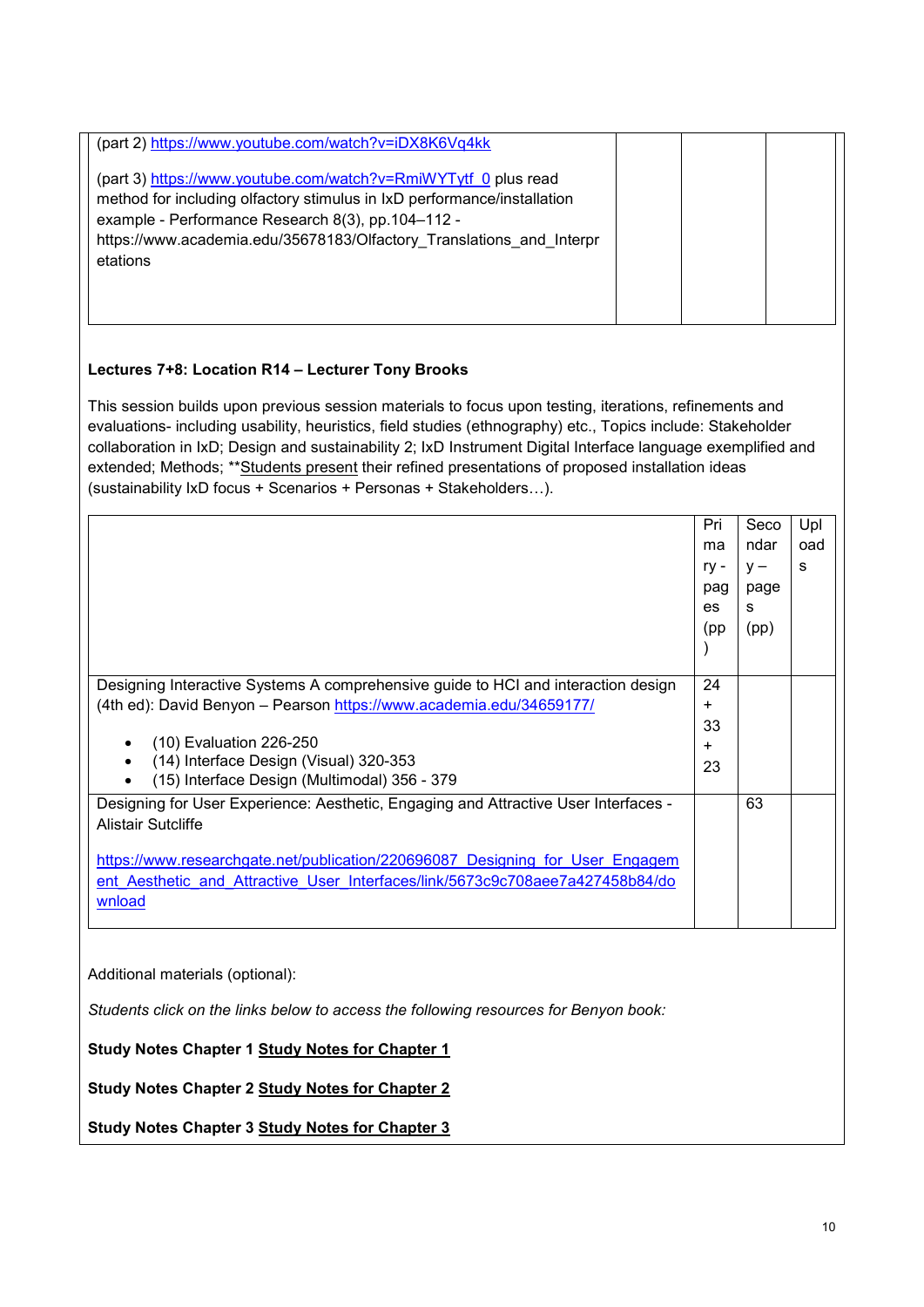**Study Notes Chapter 4 [Study Notes for Chapter 4](https://media.pearsoncmg.com/intl/ema/ema_uk_he_benyon_desintsys_4/resources/StudyNotesCh4.docx)**

**Study Notes Chapter 5 [Study Notes for Chapter 5](https://media.pearsoncmg.com/intl/ema/ema_uk_he_benyon_desintsys_4/resources/StudyNotesCh5.docx)**

**Study Notes Chapter 6 [Study Notes for Chapter 6](https://media.pearsoncmg.com/intl/ema/ema_uk_he_benyon_desintsys_4/resources/StudyNotesCh6.docx)**

**Study Notes Chapter 7 [Study Notes for Chapter 7](https://media.pearsoncmg.com/intl/ema/ema_uk_he_benyon_desintsys_4/resources/StudyNotesCh7.docx)**

**Study Notes Chapter 8 [Study Notes for Chapter 8](https://media.pearsoncmg.com/intl/ema/ema_uk_he_benyon_desintsys_4/resources/StudyNotesCh8.docx)**

**Study Notes Chapter 9 [Study Notes for Chapter 9](https://media.pearsoncmg.com/intl/ema/ema_uk_he_benyon_desintsys_4/resources/StudyNotesCh9.docx)**

**Study Notes Chapter 10 [Study Notes for Chapter 10](https://media.pearsoncmg.com/intl/ema/ema_uk_he_benyon_desintsys_4/resources/StudyNotesCh10.docx)**

**Study Notes Chapter 14 [Study Notes for Chapter 14](https://media.pearsoncmg.com/intl/ema/ema_uk_he_benyon_desintsys_4/resources/StudyNotesCh14.docx)**

**Study Notes Chapter 15 [Study Notes for Chapter 15](https://media.pearsoncmg.com/intl/ema/ema_uk_he_benyon_desintsys_4/resources/StudyNotesCh15.docx)**

# **Supplemental recommended reading:**

Spaces of Interaction, Places for Experience – David Benyon [https://www.researchgate.net/publication/274715399\\_Spaces\\_of\\_Interaction\\_Places\\_for\\_Experience/link/58](https://www.researchgate.net/publication/274715399_Spaces_of_Interaction_Places_for_Experience/link/58ef99e2a6fdccd778075832/download) [ef99e2a6fdccd778075832/download](https://www.researchgate.net/publication/274715399_Spaces_of_Interaction_Places_for_Experience/link/58ef99e2a6fdccd778075832/download)

The Art of Interaction, Ernest A Edmonds: [https://www.bcs.org/upload/pdf/ewic\\_create10\\_keynote3.pdf](https://www.bcs.org/upload/pdf/ewic_create10_keynote3.pdf)

The Art of Interaction: What HCI Can Learn from Interactive Art, Ernest A Edmonds,

Human Computer Interaction, Art and Experience by Ernest A. Edmonds In L. Candy and S. Ferguson (eds.), Interactive Experience in the Digital Age: Evaluating New 11 Art Practice, Springer Series on Cultural Computing, DOI 10.1007/978-3-319-04510-8\_2,

# **Course: Digital Representation III (2 ECTS)**

Lecturer: Peter Skotte

## **Assignments:**

Using (program to be determined on students competency) to setup both simple exterior models, as well as complex sets, build a simple geometry virtual model of your intended installation. Add animation layers of the intended interaction. Students will do practical exercises on the methods presented in the lecture.

## **Assessment:**

Satisfactory completion of assignments given during the course. These assignments should be shown or submitted to the course-leader. The progress will be evaluated on a course by course way.

| Pri. lit. | م د<br>oeu.      | $\sim$<br>חו<br>້<br>.<br>ັ |
|-----------|------------------|-----------------------------|
|           | $\cdots$<br>lit. |                             |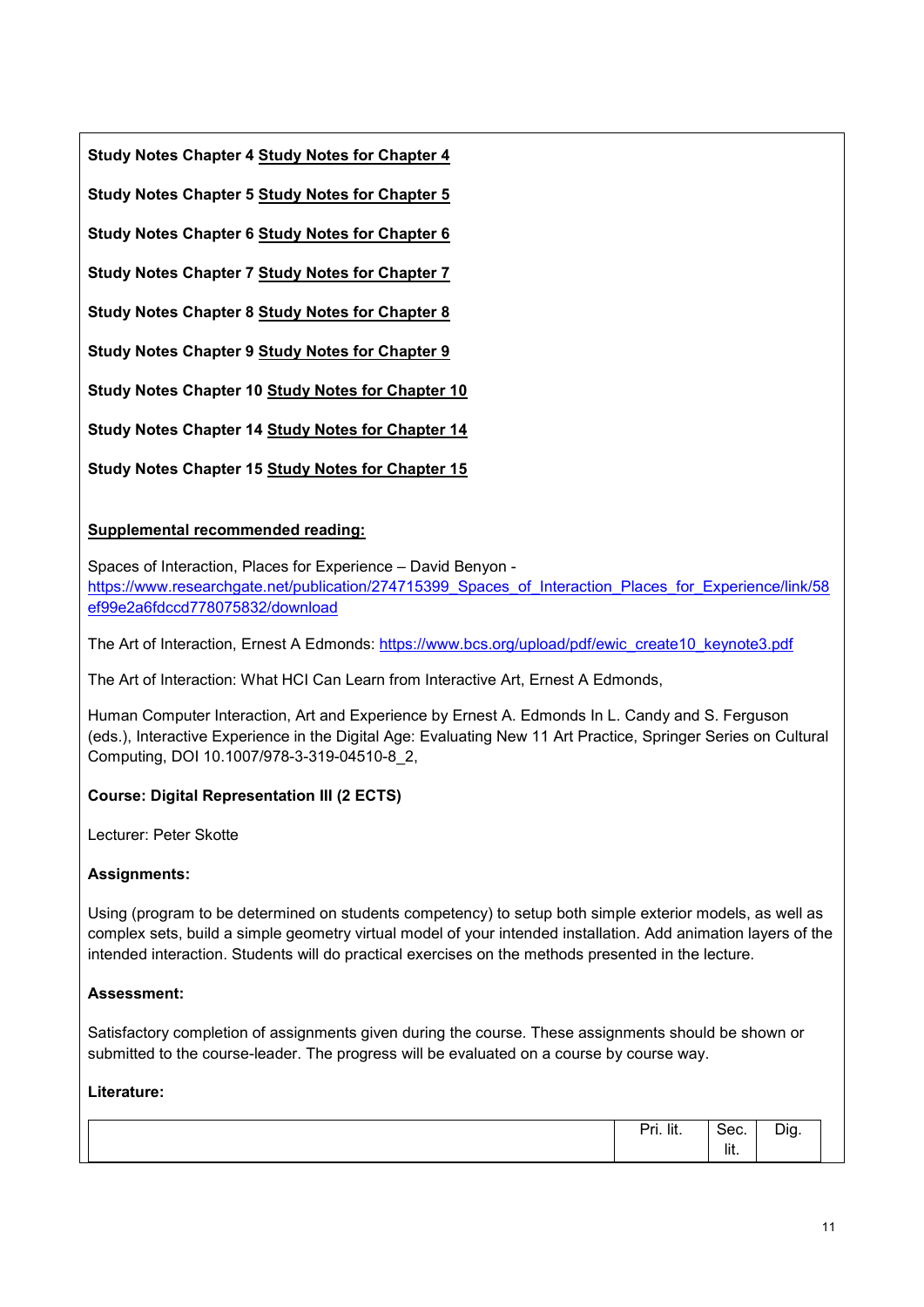|                                                                                                                                                                    | no of p. | no<br>of p. | upload |  |
|--------------------------------------------------------------------------------------------------------------------------------------------------------------------|----------|-------------|--------|--|
| Maya Online help centre:<br>https://knowledge.autodesk.com/support/maya/learn-explore?sort=score                                                                   |          |             |        |  |
| The Art of 3D Computer Animation & Effects, Fourth Edition - Isaac<br>Kerlow http://eu.wiley.com/WileyCDA/WileyTitle/productCd-<br>0470084901, subjectCd-CSC0.html |          |             |        |  |
| ISBN: 978-0-470-08490-8                                                                                                                                            |          |             |        |  |

### **Examination**

Oral exam based on a project Hand in: Individually or in groups.

The examination will take the form of a conversation between the student, the examiner and an external examiner on the basis of the project report prepared by the student(s), which may be in the form of a report or portfolio as well as the product created by the student. The project exam will also address other content from the module courses.

Form of examination: b)

Number of pages: the written work must not exceed 10 pages per student (15 pages in the case of individual reports).

Duration of examination: 20 minutes per student and 10 minutes for assessment and communication of grades per group, however, the duration of the examination is maximum 2 hours.

The assessment is made of the individual student based on the learning objective. The assessment must also be based on an overall evaluation of the project report, the presentation, the joint discussion and the individually oriented questions. In order for the examinee to pass the exam, all these aspects must be satisfactory. The project report is thus part of the overall basis for the assessment, and is not given an independent grade

Evaluation: Grading according to the 7-point scale.

Type of grading: External examination.

Credits: 20 ECTS

The written report, the product and the oral examination should demonstrate that the student has fulfilled the objectives outlined above.

#### **Module description (description of each module)**

# **Module title, ECTS credits**

Art in Context II 5 ECTS

#### **Location**

4. Semester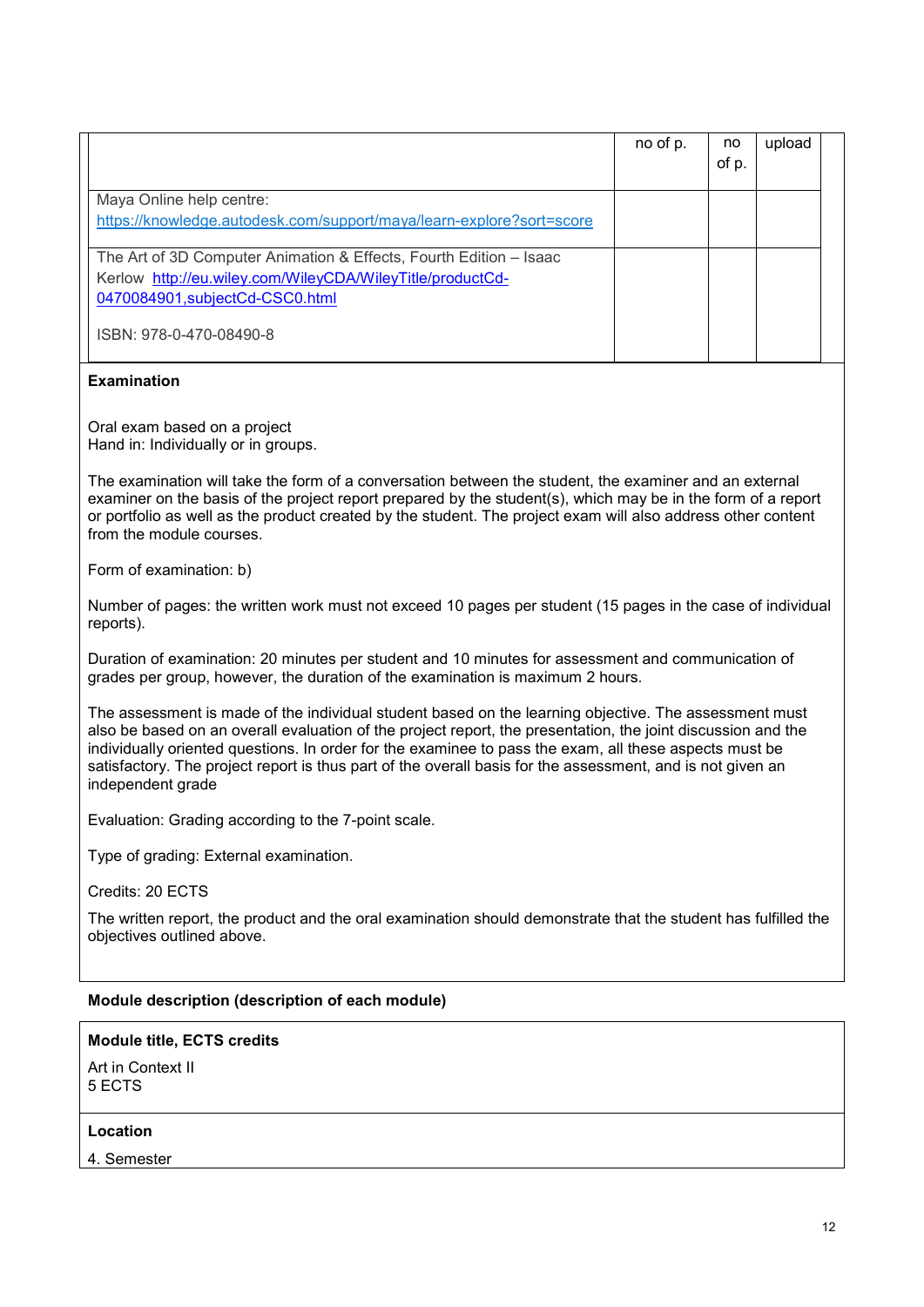#### **Module coordinator**

Elizabeth A. Jochum

### **Type/Method and language**

Individual work in relation to course activities **English** 

## **Learning objectives:**

During this module, students should acquire:

#### Basic **knowledge** about

- media theory and media art theory
- central concepts relating to the cross-disciplinarity and synergy between art and media technology
- various methods of analysis of media art works in regard to their cultural, personal, aesthetic and epistemological significance
- theories of audience involvement and engagement as they relate to media art works
- audience and user concepts of media art and the related behavioral and aesthetic preferences.

#### **Skills** in

- using and applying basic theories and methods when analysing media art works
- describing artistic challenges and aesthetic formats of media art
- analysing audience involvement in media art works.

#### **Competencies** in

- applying theories and methodologies of media art
- analysing and discussing media art works as cultural and aesthetic phenomena.

#### **Academic content**

The module "Art in Context II" examines media art works and their cultural, aesthetic, social, and technological positions in the 20th and 21st centuries.

Together with Art in Context I, the module introduces the students to the academic and theoretical contexts of the fields of media theory and art and technology. Through different teaching formats such as lectures, workshops, study-trips, and seminars, the students will learn how to apply theories when analyzing media art works.

#### **Scope and expected performance**

5 ECTS credits. 1 ECTS credit = 27,5 hours of work. 5 ECTS = 137,5 hours of work consisting of preparation for course sessions, course participation, group work, exercises, counselling and exams.

#### **Module activities (course sessions etc.)**

#### **Course: Art in Context II**

This course serves as a general introduction to art and technology as a theoretical field of study. As such it continues the trajectory of Art in Context 1, however this semester with a focus on media art before and after the 'digital revolution'. Whereas the theories and humanistic themes of perception, hermeneutics, phenomenology, systems, imagination, and beauty introduced in AiC 1 are still very relevant for the study of art they tend to be challenged and criticized when technology, science and media enters the scene. From this, different theoretical and artistic practices emerge that not only circulate ideas about technology, science and media into critical thinking but also take up new paths of investigations and methods.

The course is structured around eight interconnected lectures focused on giving the students an introduction to different seminal theories, practices and ideas accompanying the still more intensive relationship between art, technology, media and science in the  $20<sup>th</sup>$  and  $21<sup>st</sup>$  Century – in short, here, termed Media Art.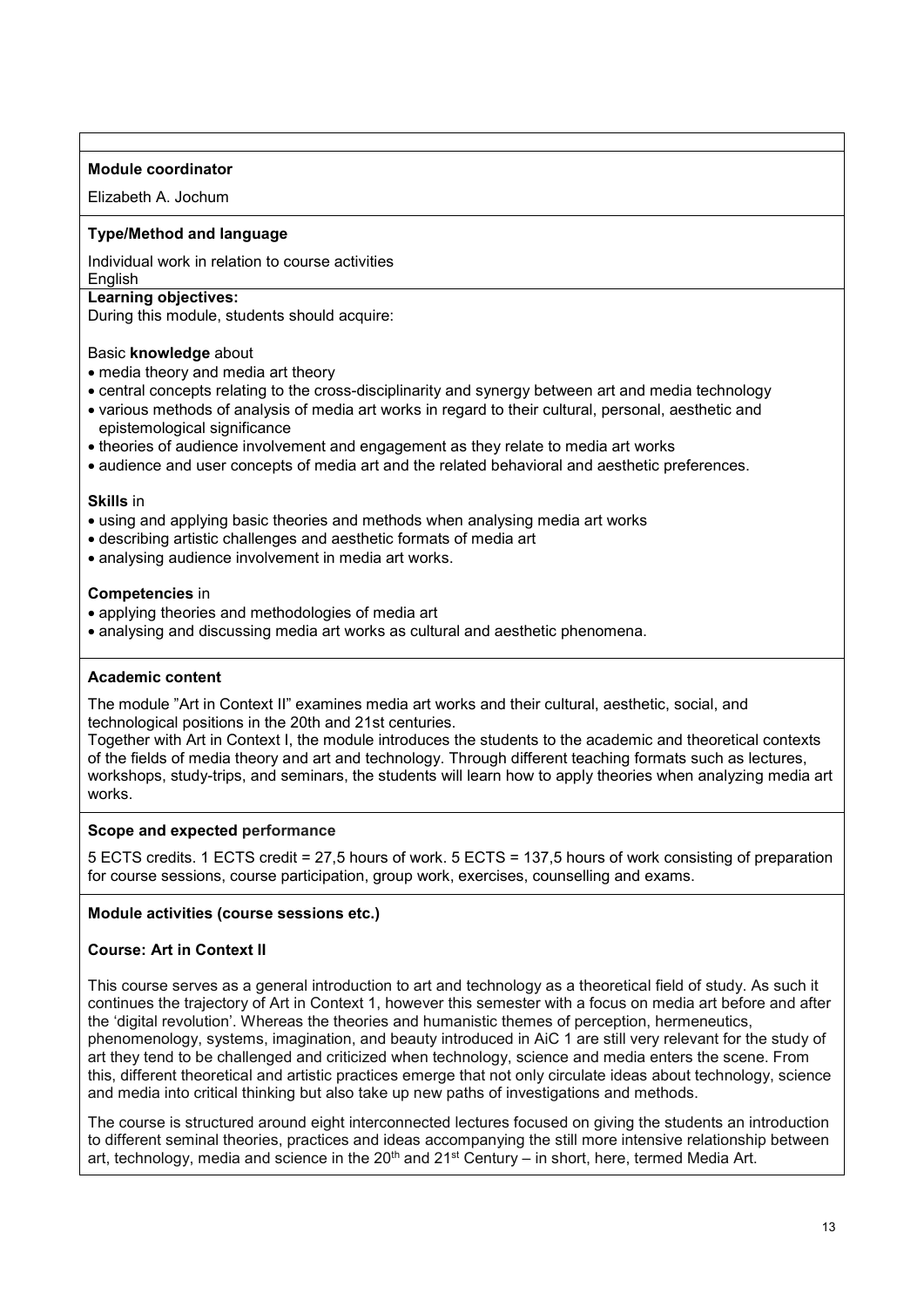### **Lesson 1: Introduction to New Media Art Theory**

#### Lecturer: Elizabeth Jochum

What is media art theory? What is media studies? How do the two topics relate to the critical study of art and technology? This course will give the student and overview of the most important theories within the expanding field of media art. In this introductory lecture some basic concepts and theoretical problems in the critical study of media art.

Walter Benjamin's seminal text about art in the age of technological reproduction: Authenticity, the subject of technology, and mediated (social) experience. And within this overall new direction of the modern culture, the lecture will also be looking at what aesthetic paradigms are at play in media art.

#### **Literature:**

|                                                                                   | Mandatory                 | Additional | Dig.   |
|-----------------------------------------------------------------------------------|---------------------------|------------|--------|
|                                                                                   | litt. Number litt. Number |            | upload |
|                                                                                   | of pages                  | of pages   |        |
|                                                                                   |                           |            |        |
| Rush, M. (1999) New Media in Late 20 <sup>th</sup> Century Art: Introduction (pp. | 28                        |            |        |
| $7-35)$ ( $pdf$ )                                                                 |                           |            |        |
| Benjamin, W. (1935) "The Work of Art in Age of Mechanical                         |                           |            | x      |
| Reproduction" (trans. Harry Zohn) (pdf)                                           |                           |            |        |
| Benjamin FULL TXT (pdf)                                                           | 26                        |            |        |
|                                                                                   |                           |            |        |

#### **Lesson 2: New Materialisms in Media Art History and Theory**

Lecturer: Elizabeth Jochum

**Literature:**

|                                                                                             | litt. Number litt. Number upload<br>of pages | Mandatory   Additional  <br>of pages | Dig. |
|---------------------------------------------------------------------------------------------|----------------------------------------------|--------------------------------------|------|
| "The Work of Art in the Age of Digital Reproduction (Douglas<br>Davis) (pdf)                | 10                                           |                                      |      |
| Cubitt, S & Thomas, P. (2013) The New Materialism in Media Art<br>History. (pp. 1-22) (pdf) | 22                                           |                                      |      |

#### **Lesson 3:** *The Medium is the Message*

Lecturer: Elizabeth Jochum

Marshall McLuhan described the shift from book-culture to electronic media, and his theories are the foundations of media art theory that seek to describe the transition from analog to digital media, and the impact of this transition on the art world, culture, and society at large. McLuhan articulates how media have transformed relationships and social organisations in culture and society. Building on the students' prior familiarity with McLuhan (the movement from age of typography to the age of television), we look at the personal sand social consequences of new media and technological tools, investigating McLuhan's assertion that "the clearest way to see through a culture is to attend to its tools for conversation."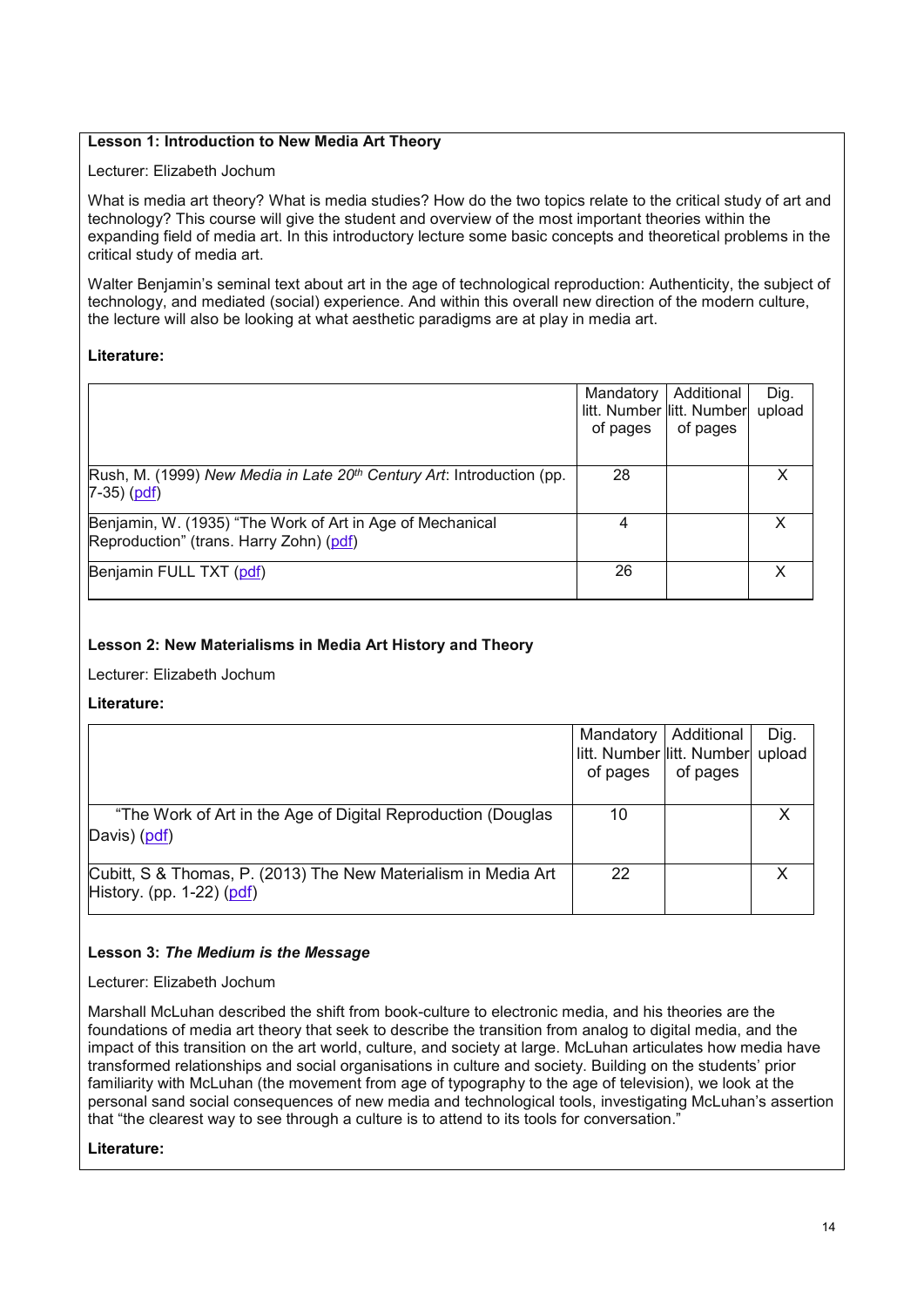|                                                             | Mandatory   Additional<br>litt. Number litt. Number<br>of pages | of pages | Dig.<br>upload |
|-------------------------------------------------------------|-----------------------------------------------------------------|----------|----------------|
| McLuhan, M. The Medium is the Message (excerpt) (pdf)       | 19                                                              |          |                |
| Gordon, W. (2014). McLuhan: A Guide for the Perplexed (pdf) |                                                                 | 35       |                |

### **Lesson 4: Video Art and Theories of Technology, Art and Society**

Lecturer: Elizabeth Jochum

Media technologies are central to contemporary social life, and emergent technologies and media are being developed for a generation that has grown up with the Internet and accelerated development of electronic technologies.

### **Literature:**

|                                                                                                     | Mandatory<br>of pages | Additional<br>litt. Number litt. Number<br>of pages | Dig.<br>upload |
|-----------------------------------------------------------------------------------------------------|-----------------------|-----------------------------------------------------|----------------|
| Rush, M. (1999) New Media in Late 20 <sup>th</sup> Century Art: Ch 2: Video (pp<br>$116-167)$ (pdf) | -51                   |                                                     |                |
| Williams, R. (19XX) The Technology and The Society (pdf)                                            | 12                    |                                                     |                |

## **Lesson 5: Theories of Interaction in New Media Art**

### Lecturer: Elizabeth Jochum

The concept of interaction in media art has developed beyond a purely technological paradigm. What are the principles of interaction and interactive art? How do these principles manifest in public art and public spaces? This lesson looks at the history of interactive art with a focus on first and second generations responsive environments, systems aesthetics, and performative interfaces and spaces created by media artists. We consider contemporary art works and new tools (such as locative media) that promote interaction and immersion, including VR, AR, A-life, and generative computing.

#### **Literature:**

|                                                                             | Mandatory litt.<br>Number of<br>pages | Additional<br>litt. Number<br>of pages | Dig.<br>upload |
|-----------------------------------------------------------------------------|---------------------------------------|----------------------------------------|----------------|
| Krueger, M. (1977) Responsive Environments (pdf)                            | 13                                    |                                        | X              |
| Kluszczynski, R. (2010) Strategies of Interactive Art (pdf)                 | 27                                    |                                        | X              |
| Hansen, Mark. (2012) Bodies in Code: Interfaces with Digital Media<br>(pdf) | 30                                    |                                        | X              |

## **Lesson 6: Remediation**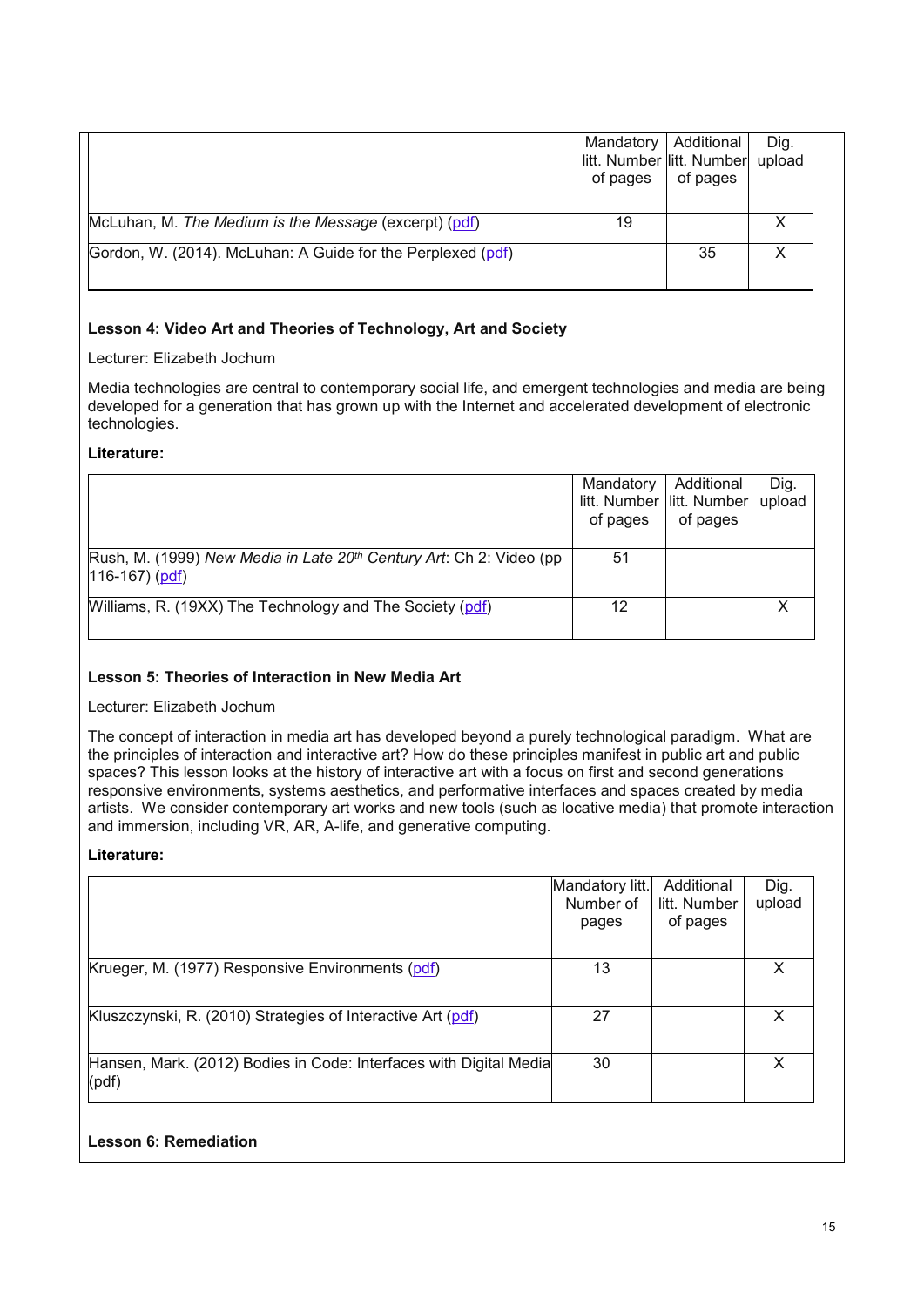#### Lecturer: Elizabeth Jochum

Remediation: The beginning of the 21<sup>st</sup> century was marked by the rapid developments of new digital media and rapid response by traditional media (film, print, television) to reaffirm their relevance. This course introduces students to the theories of remediation and hypermediacy, as articulated by Bolter and Grusin, that seek to explain the complex entanglement of processes, tools, and techniques between analog and digital media in the search for liveness and immediacy.

### **Literature:**

|                                                                                                                  | Mandatory<br>of pages | Additional<br>litt. Number litt. Number<br>of pages | Dig.<br>upload |
|------------------------------------------------------------------------------------------------------------------|-----------------------|-----------------------------------------------------|----------------|
| Bolter, J.D. & Grusin, R. (2000) Remediation Ch 1: Immediacy,<br>Hypermediacy, and Remediation (pp.20- 50) (pdf) | 30                    |                                                     |                |
| Salter, C. (2010) Entangled. Ch 8: Interaction (pdf)                                                             |                       | 52                                                  |                |

### **Lessons 7, 8 & 9: Field Studies – Analysing Media Art In Context (Aros Museum)**

Lecturer: Elizabeth Jochum

We will travel together on to visit Aros Museum in Aarhus.

Detailed plan of the day will follow.

#### **Assignment**:

Students will work in groups, choosing a specific art work or context to analyse. You will need pen and paper to make notes and maybe sketch!

a. When chosen, start by describing the art work individually before discussing it further in the group. Write it down! What words come to mind first when looking and listening to the art work. Use elaborate words that may describe this best!

b. Then present to each other your descriptions. Discuss and construct a collective description – if there is disagreement note it down and play along with that! Allow words to act as metaphors.

c. Identify at least one theoretical source (text) from the course reading that could help you turn your description into an analysis (i.e, Dewey's notion that 'art is the experience of making or encountering the object'). Start by paraphrasing the central theoretical idea and ask the question: where, in the art work you are looking at / listening to / describing could that theoretical idea be helpful to clarify or critically reflect on the artistic idea / representation? (if you have time) Does the art work stand alone or is it depending on contextual constraints for that clarification / reflection to happen?

d. Now, turn your attention to the context. What contexts to the art work do you detect? Are they interacting or opposing each other?

The day will culminate with the groups presenting in front of chosen art works / elements /situations. The presentation and analysis should draw on theories, either from the study in general or the AiC course. It may also include other relevant examples and theories.

|  | Pri. lit.<br>no<br>of p. | Sec. lit.<br>nol<br>r<br>оt<br>ັບ. | Dig.<br>upload |
|--|--------------------------|------------------------------------|----------------|
|--|--------------------------|------------------------------------|----------------|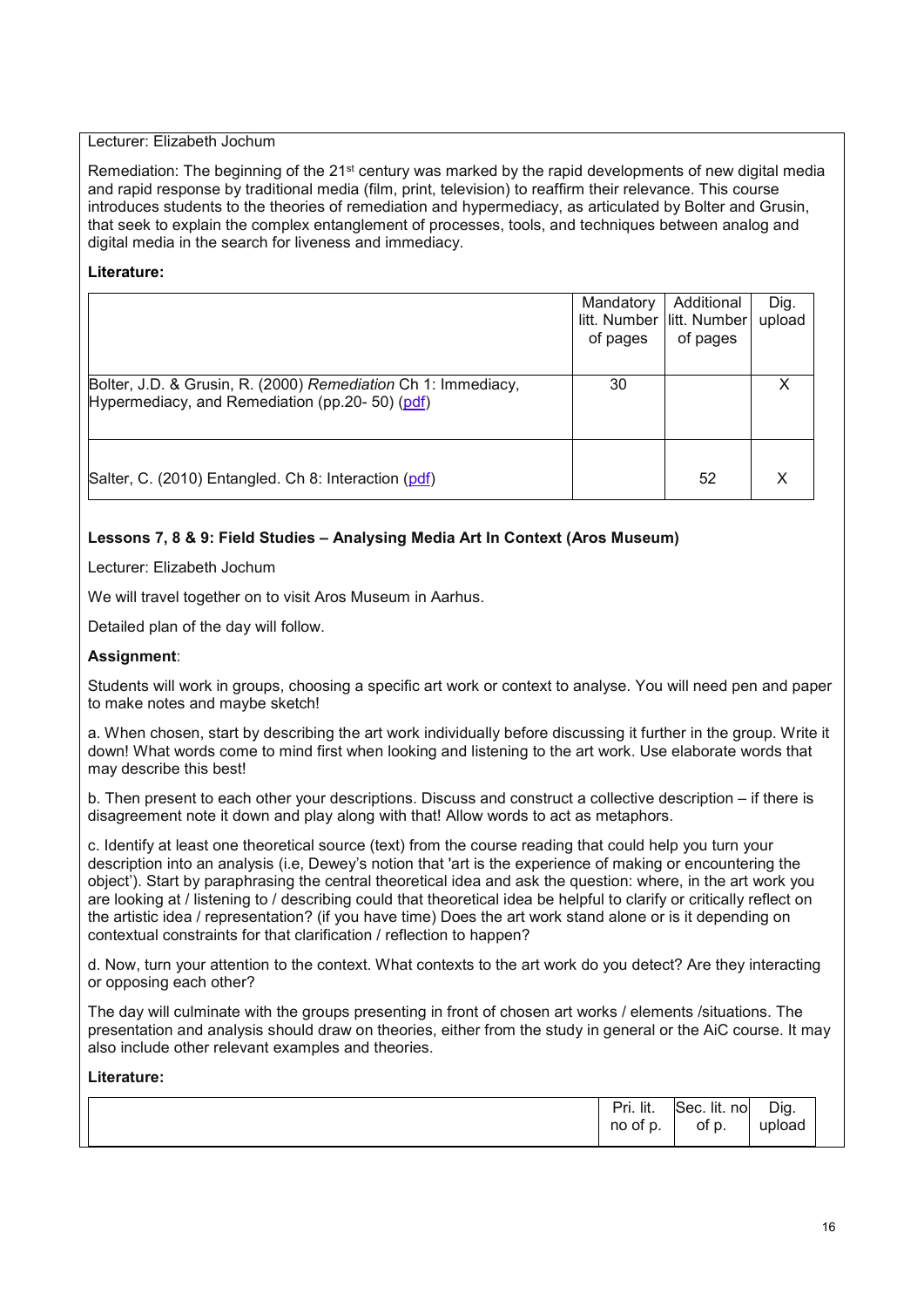| Whitehead, Christopher (2012): Interpreting Art in Museums and | 30 |  |  |
|----------------------------------------------------------------|----|--|--|
| Galleries, London/New York: Routledge.                         |    |  |  |
|                                                                |    |  |  |

### **Lesson 10: Evaluating Interactive Experience in Media Art**

The use of interactive technology in the arts has changed the audience from viewer to participant and in doing so is transforming the nature of experience. From visual and sound art to performance and gaming, the boundaries of what is possible for creation, curating, production and distribution are continually extending. As a consequence, we need to reconsider the way in which these practices are evaluated.

### **Literature:**

|                                                                                      | Mandatory<br>of pages | Additional<br>litt. Number litt. Number<br>of pages | Dig.<br>upload |
|--------------------------------------------------------------------------------------|-----------------------|-----------------------------------------------------|----------------|
| Candy & Edmonds (2014) Ch 2: Human Computer Interaction, Art<br>and Experience (pdf) | 13                    |                                                     |                |
| Salter, C. (2010) Entangled. Ch 8: Interaction (pdf)                                 |                       | 52                                                  |                |

### **Examination**

Written exam.

Form of examination: c)

Hand in: Individual.

The examination is a 7-day assignment on a set subject. The examiner and an additional internal examiner according to 7-point scale evaluate the assignment.

ECTS: 5

Number of pages: the written work must not exceed 10 pages.

Type of grading: Internal examination.

The examination should demonstrate that the student has fulfilled the objectives outlined above.

#### **Module description (description of each module)**

## **Module title, ECTS credits**

International Collaboration 5 ECTS

### **Location**

4. Semester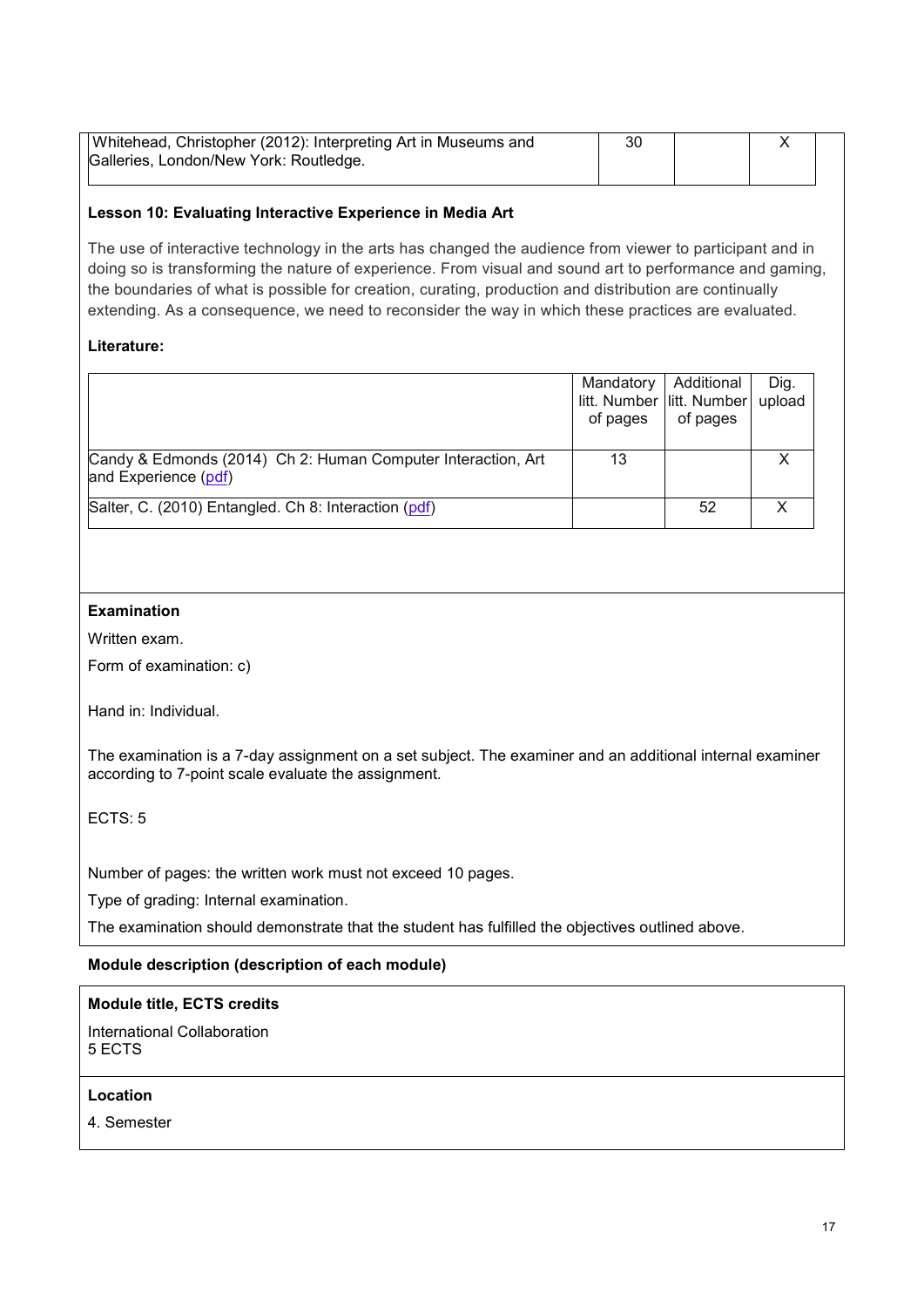### **Module coordinator**

Morten Søndergaard

### **Type/Method and language**

Group work in relation to course activities and seminars

English

#### **Learning objectives:**

During this module, students should acquire:

Basic KNOWLEDGE about

- theories and methods of collaborative and networked creativity
- the influence of globalization on media art
- technological conditions and solutions of collaborative work.

#### **SKILLS**

Skills in

- creating conceptual and technological frameworks for collaboration
- devising concrete methods of collaboration on the basis of existing methodologies in the field. **COMPETENCES**

Competencies in

- analyzing existing conditions of collaboration including analysis of user groups and participating institutions
- reflecting on present cultural-historical and media technological conditions and prospective solutions of international collaboration.

### **Academic content**

The module "International Collaboration" is a theoretical and practical introduction to methods of collaboration with international art institutions and/or art and design companies, and its possibilities and challenges. The students learn how to organize and implement an international collaborative project. The teaching format is a workshop. The project is supported by relevant literature and case studies that thematizes and discuss central ideas such as globalization, networked culture, and collaborative creativity.

**Scope and expected performance**

5 ECTS credits. 1 ECTS credit = 27,5 hours of work. 5 ECTS = 137,5 hours of work consisting of preparation for course sessions, course participation, group work, exercises, counselling and exams.

## **Module activities (course sessions etc.)**

|                                                                                | Mandatory Addition |          | Dig.   |
|--------------------------------------------------------------------------------|--------------------|----------|--------|
|                                                                                | litt.              | al litt. | luploa |
|                                                                                | Number of Number   |          | d      |
|                                                                                | pages              | оt       |        |
|                                                                                |                    | pages    |        |
| Howard S. Becker (1982): Art Worlds. Berkeley: University of California Press, | 39                 | 60       | x      |
| pp 1-40, 131-165 & 300-351.                                                    |                    |          |        |
|                                                                                |                    |          |        |
| Hans van Maanen (2009): How to Study Art Worlds, Amsterdam University          |                    | 40       | x      |
| Press, pp 7-14, pp 31-52, 83-104. Permalink:                                   |                    |          |        |
| https://www.jstor.org/stable/j.ctt46n0p3.3                                     |                    |          |        |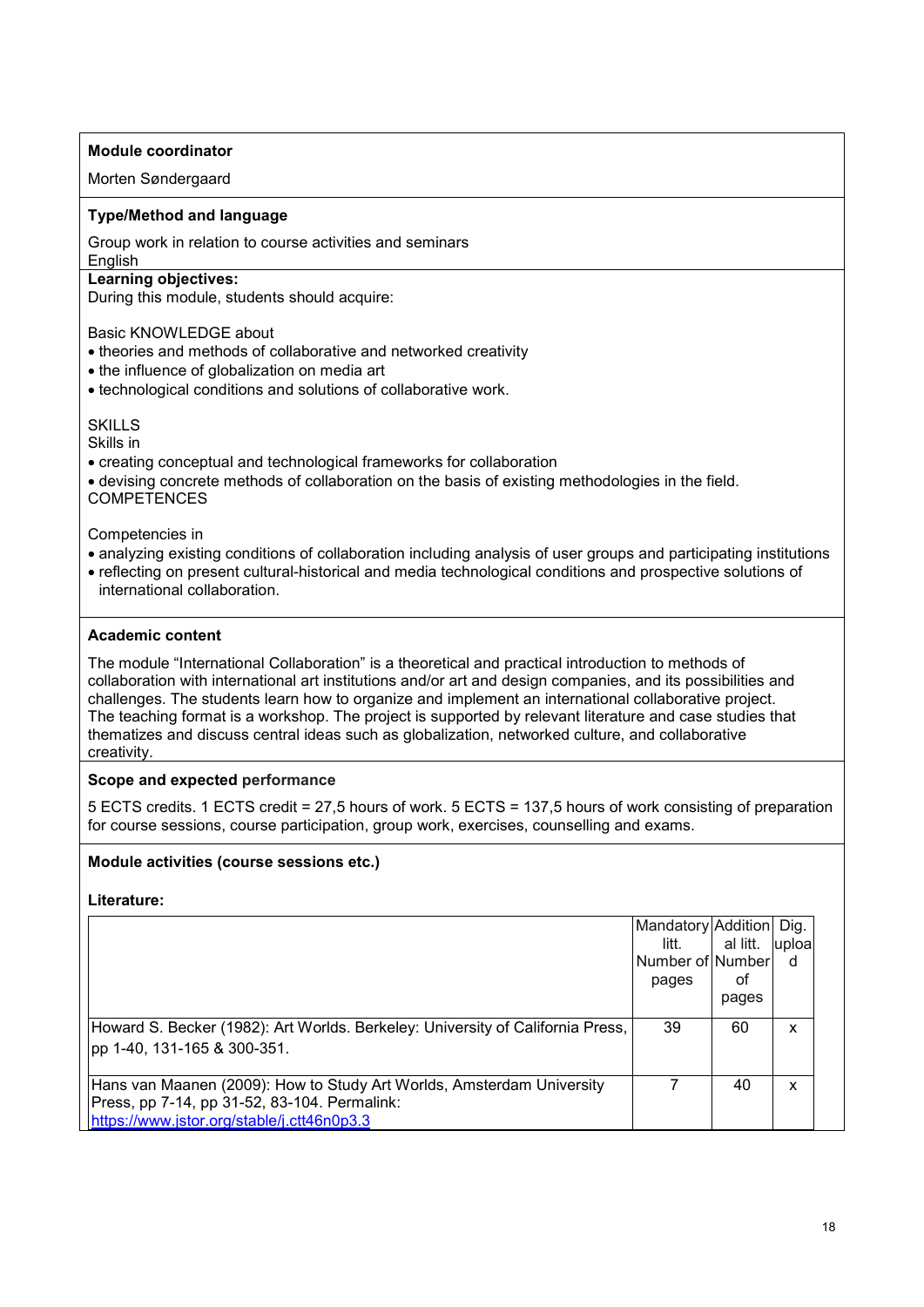| Geert Lovink (2018): Organization After Social Media, Minor Compositions<br>Press, pp 30-43                                                                                                                                                                                                                                                                                                                         | 13              |                | x |
|---------------------------------------------------------------------------------------------------------------------------------------------------------------------------------------------------------------------------------------------------------------------------------------------------------------------------------------------------------------------------------------------------------------------|-----------------|----------------|---|
| Dieter Daniels: Transmediale Unformatted. A (pre)history of thirty years or<br>more. Transmediale Journal, https://transmediale.de/content/transmediale-<br>unformatted-a-pre-history-of-thirty-years-or-more, 4 pages                                                                                                                                                                                              | 15              |                | x |
| Bishop, Ganising, Parikka (2016): "Across and Beyond: Post-digital Practices,<br>Concepts, and Institutions" in: Bishop et.al. (eds), Across & beyond - A<br>transmediale Reader on Post-digital Practices, Concepts, and Institutions,<br>Sternberg Press and transmediale e.V., pp 1-10, 10 pages.<br>Url: https://transmediale.de/content/across-and-beyond-post-digital-practices-<br>concepts-and-institutions | 10              |                | X |
| Jussi Parikka (2016): The Lab Imaginary, Transmediale<br>Journal, https://transmediale.de/content/the-lab-imaginary-speculative-<br>practices-in-situ                                                                                                                                                                                                                                                               | 5               |                | x |
| Fiona Shipwright (2018): Turtles All the Way Down-Or, Escape from<br>Infrastructure, Transmediale<br>Journal, https://transmediale.de/content/turtles-all-the-way-down-or-<br>escape-from-infrastructure                                                                                                                                                                                                            | 10              |                | X |
| Cornelia Solfrank (2016): Revisiting the Future. Transmediale<br>Journal, https://transmediale.de/content/revisiting-the-future                                                                                                                                                                                                                                                                                     |                 | 18             | x |
| Raymond William's concept of (and analytical method in) Structures of Feeling,<br><b>Oxford University Press Reference</b><br>Dictionary: http://www.oxfordreference.com/view/10.1093/oi/authority.2011080<br>3100538488.                                                                                                                                                                                           |                 | $\overline{2}$ | x |
| Grosz, David (2008). "Art & Democracy. Boris Groys Interview." Artinfo.<br>http://www.artinfo.com. Accessed 10. January 2020.                                                                                                                                                                                                                                                                                       | 10              |                | X |
| Baumann, Zygmunt (2000). "Some notes on the historical peregrinations of<br>the concept of culture" from: Liquid Modernity, Polity.                                                                                                                                                                                                                                                                                 | 12              |                | x |
| Belting, Hans (2009). "Contemporary Art as Global Art - A Critical Estimate"<br>in Belting H and Buddensieg A. (Eds). The global art world: audiences,<br>markets, and museums. Hatje Kantz                                                                                                                                                                                                                         | 12 <sub>2</sub> |                | X |

# **Complimentary (not part of the course) Study-trip to Transmediale in Berlin 28 January – 3 February 2019**

"One of the contemporary challenges is how to be critical and affirmative at the same time while avoiding … oversimplifications." (Transmediale, conceptual theme-statement, 2019. https://2019.transmediale.de/theme)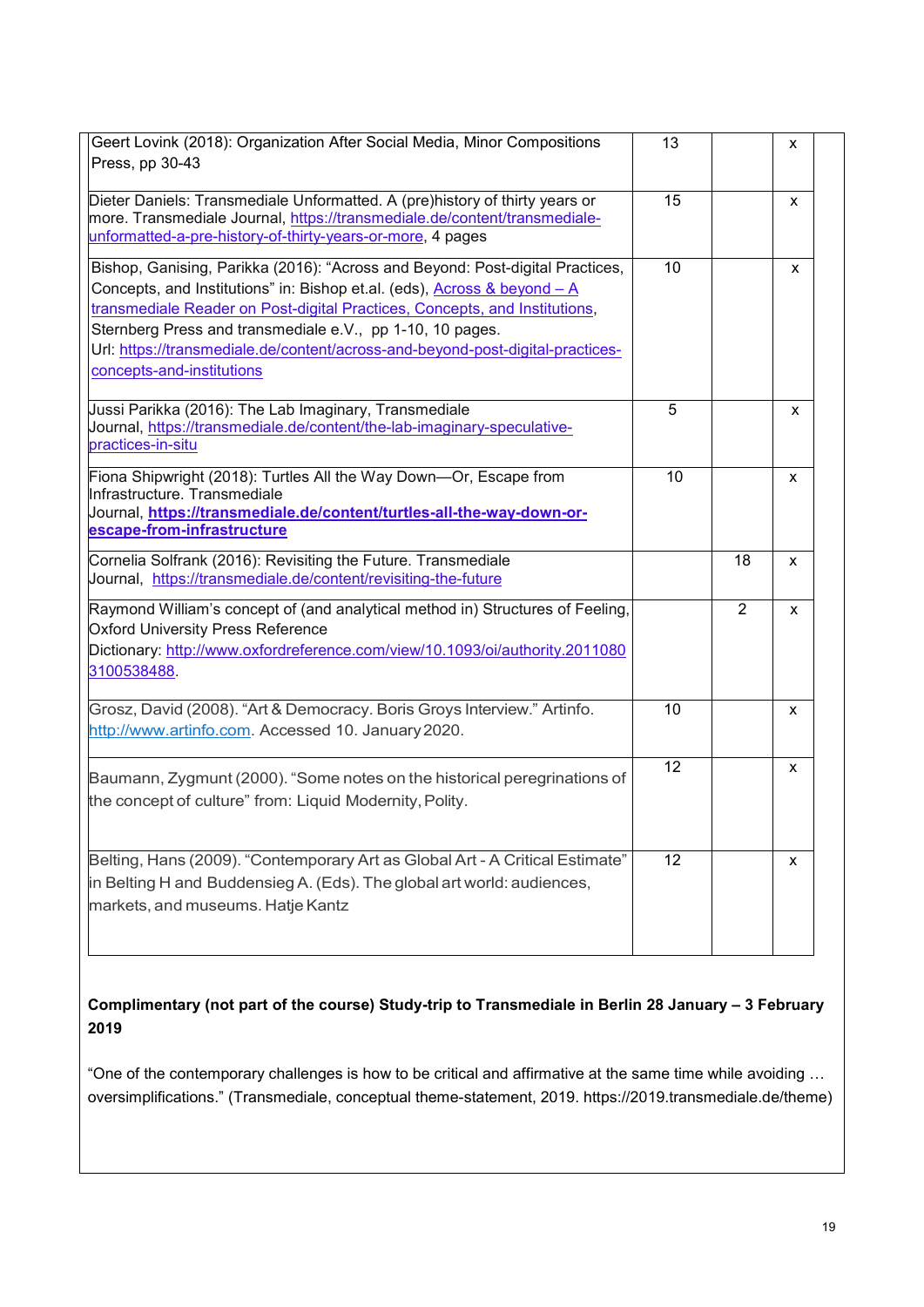This year, we will visit the Transmediale Festival (which is combined with the CTM festival of electronic music) in Berlin.

Transmediale is one of the major platforms and scenes of international collaboration in the field of art and digital culture, which since 1988 has offered critical perspectives on approaches to the intersections and entanglements of art, technology, sciences and humanities. As they write:

"Transmediale is a yearly festival and cultural organisation that facilitates critical reflection on and interventions into processes of cultural transformation from a post-digital perspective. In bringing together artists, researchers, activists, and thinkers transmediale offers new perspectives and approaches on how the digital and a general technological condition has become a factor of influence in practically all spheres of life." (from [http://transmediale.de\)](http://transmediale.de/)

Program - to be updated:

28. January: Arrival in Berlin. Evening: Opening of Transmediale exhibition.

29. January: Morning Meeting. Place: tba, everyone. Evening: Joint dinner?

30. January: Morning meeting together w MediaAC students. Transmediale Festival/Conference. Visit to CTM exhibition, everyone + then: tba other events.

1. February: Morning meeting w MediaAC students. Transmediale Festival/Conference tba. Visiting other sites.

2. February: Departure to Aalborg

## **Lesson 1: Art Worlds – An Introduction**

Lecturer: Morten Søndergaard

Art does not happen out of nothing. It is a result of collaborative processes and practices, which bring together a number of different competencies and skills across many disciplines. Art production is highly framed and contextualized by a number of constraints and personas, institutions, the marked, curators, critics, copyright. This lecture will present and the sociological concept of 'art worlds' (Becker) and the key elements of collaboration practices at work here.

Literature:

Howard S. Becker (1982): Art Worlds. Berkeley: University of California Press, pp 1-30. Moodle upload

Hans van Maanen (2009): How to Study Art Worlds, Amsterdam University Press, pp 7-14 & pp 31-52. Permalink:<https://www.jstor.org/stable/j.ctt46n0p3.3>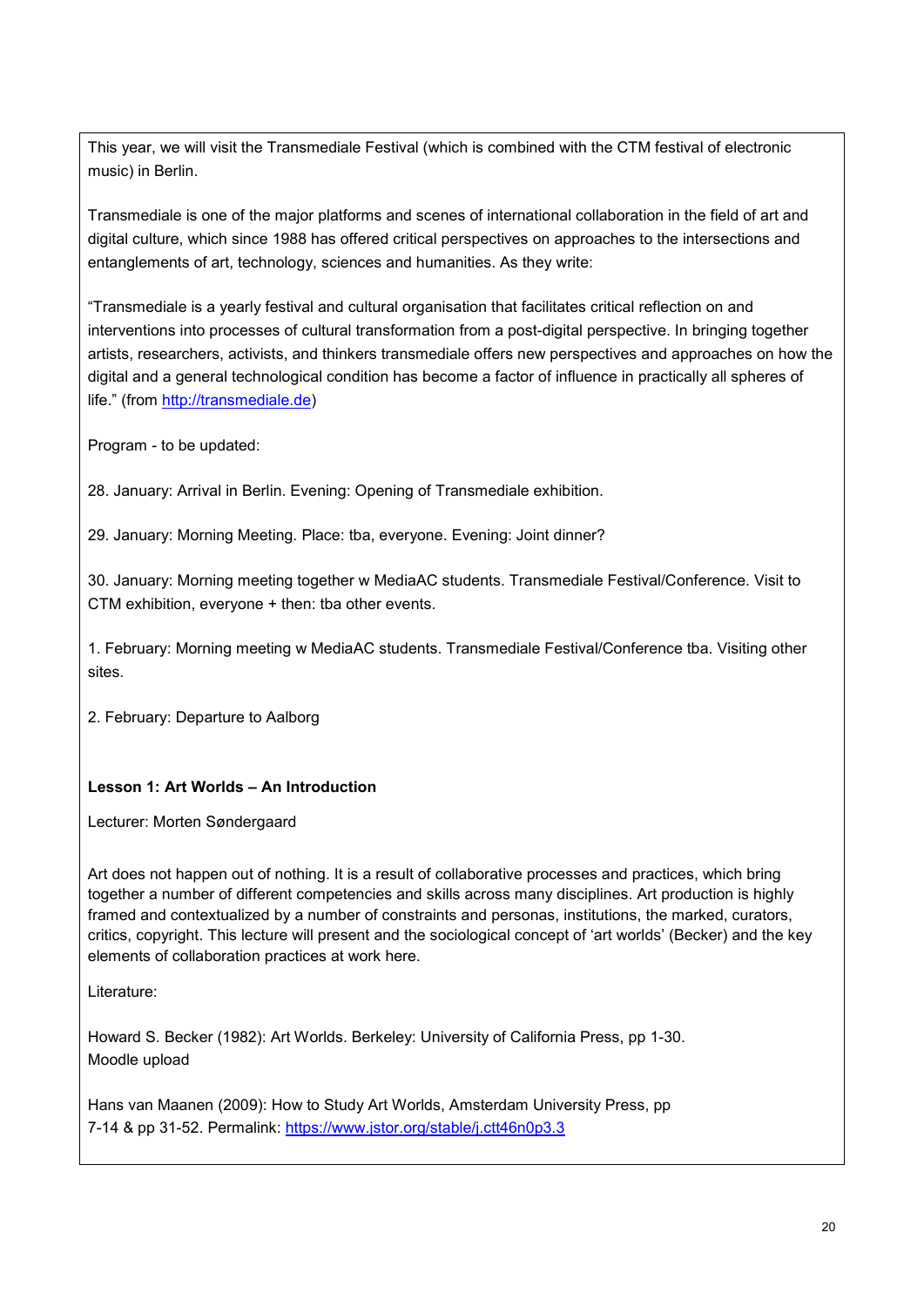# **Lesson 2: Art Worlds II – Art and Technology?**

Lecturer: Morten Søndergaard

Lecture: Technology does not change the basics of how the art worlds work, but add new ways of collaborate and networking, as well as intensifies the pressure of mediation of art into all aspects of life. And it makes it possible for art worlds to act and collaborate in a global scale. But it comes with a price: a still closer entanglement with a dominant cultural industry and big business. As a response, different ways of counter this technological dominance emerge in various corners of the media art world even, media art itself can be seen as an organized network of international collaboration that defies the mainstream masks of cultural industry to establish other ways of produce and innovate perception, meaning and values. Last year, Transmediale looked at the 'structures of feeling' (Raymond Williams) involved in cultural production and turns attention towards the ability to produce rather than merely represent and communicate crisis. This lecture will discuss this premise and strategy, as well as showcase some of the organized networks of international collaboration operationalizing art and technology as a critical tool for political and cultural reflection, which have been emerging lately.

Literature:

Howard S. Becker (1982): Art Worlds. Berkeley: University of California Press, pp. 131-165 Geert Lovink: Organization After Social Media, Minor Compositions Press, 2018, pp 30-43 Hans van Maanen (2009): How to Study Art Worlds, Amsterdam University Press, pp 83-104. Permalink: https://www.jstor.org/stable/j.ctt46n0p3.3

S. Zielinski (2006): A Deep Time of the Media: Toward an Archaeology of Hearing and Seeing by Technical Means, Introduction

Article on Raymond William's concept of (and analytical method) Structures of Feeling, Oxford University Press Reference Dictionary:

http://www.oxfordreference.com/view/10.1093/oi/authority.20110803100538488. Notice the links to other resources explaining uses of this analytical method in other research fields.

## **The Reflective Art & Tech Practitioner. Design-based Research Methods**

Morten Søndergaard

Aktivity:

– Brief introduction to Design Based Research Methods - DBR

– A general introduction to idea generation and 'problem' setting.

– Pragmatism as explorative setting - presentation of the problem setting/solving.

– Introduction to the concept of practice and the epistemology of the hand (jf texts by Brinkmann &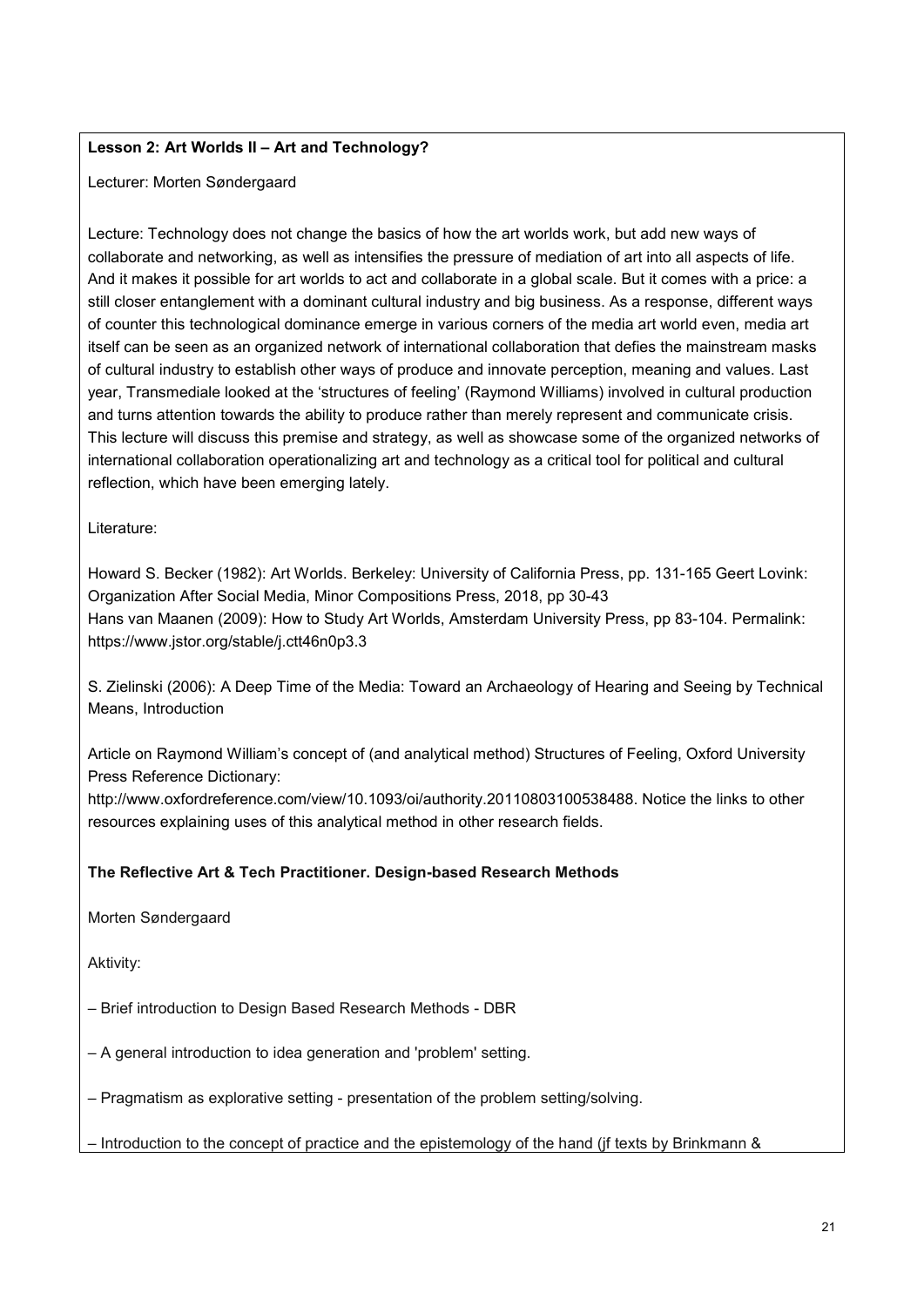Tanggaard) Planning fieldwork and exploration of art & tech platforms in groups

Purpose:

To clarify purpose and frame the problem of the course

Litteratur:

This article introduces a pragmatic approach to researching and understanding which flows through the organization of the semester modules and thus informs your work on all modules:

Brinkmann, S., & Tanggaard, L. (2010). Toward an epistemology of the hand. Studies in philosophy and education, 29(3), 243-257.

This text provides an introduction to 'critical design', which we will deal with throughout - both as a method, but also to understand and analyze the problem:

Dunne, A., & Raby, F. (2013). "Chapter 3: Design as Critique" in Speculative everything: design, fiction, and social dreaming. MIT Press.

You will work with sketching / sketching as an idea and as a communication tool as part of the pragmatic approach in design development. This article introduces how you can also use drawing as a methodical tool in your fieldwork and observations:

Causey, A. (2017). Drawn to see: drawing as an ethnographic method. Toronto: University of Toronto Press. Introduktion s.1-24

This article (in Danish, sorry) provides an introduction to using photographic notes with 'thick descriptions'. You should use it to prepare visits to museums and other venues later in the semester:

Rasmussen, K. (2007). Sociologens fotografiske feltnoter. Et bidrag til "thick description"?. Sosiologi i dag, 37(1).<http://ojs.novus.no/index.php/SID/article/viewFile/921/915>

Additional methodological litteratur:

Goldkuhl, Göran (2012) Pragmatism vs interpretivism in qualitative informatin systems research. European Journal of Information Systems 21. (p.135-146).

Schön, Donald A. (1983) The Reflective Practitioner. How Professionals Think In Action. Basic Books.

Geertz, C. (1973). Thick Description: Toward an Interpretative Theory of Culture. In The Interpretation of Culture. New York: Basic Books. (s. 3-30).

Excercise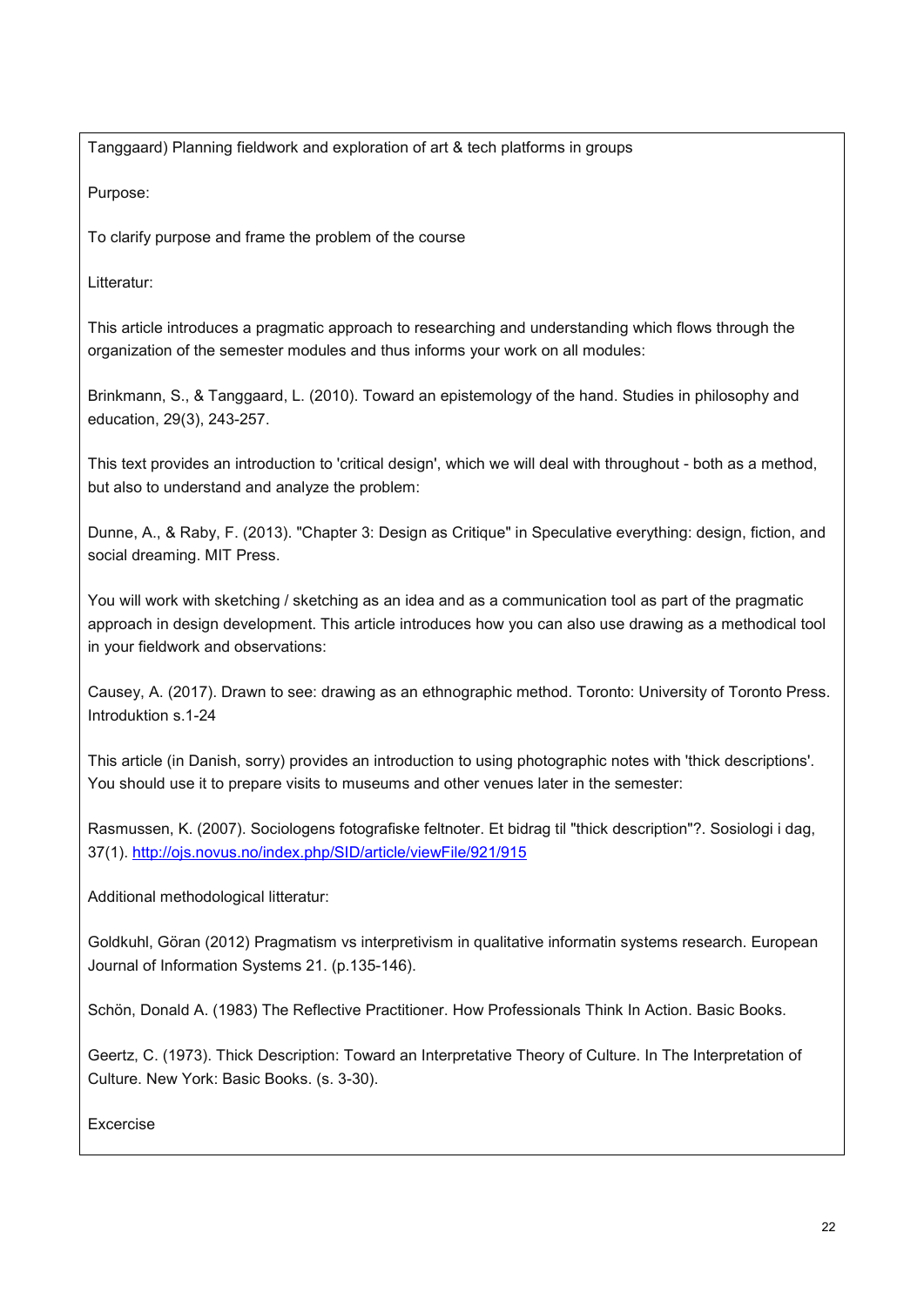Problem setting:

Write a project brief in general terms – describe your understanding of the problem. Note down what you do not have and need to have in order to 'frame' your understanding of the problem.

Prepare visit from casegiver Thursday + identify other cases to compare with as well as to visit (within travel distance in DK, Sweden, Norway, Northern Germany).

A first sketching exercise

**Products** 

Project brief + preparing field work

# **Case Study I: Existing platform in Denmark - Cultural institutions, kunsthaller, galleries, kulturhuse etc**

Lecturer: Morten Søndergaard

This lecture introduces to a range of national and international art institutional formats in a historical perspective. Litteratur:

Howard S. Becker (1982): Art Worlds. Berkeley: University of California Press, pp 300-351

Baumann, Zygmunt (2000). "Some notes on the historical peregrinations of the concept of culture" from: Liquid Modernity, Polity.

# **Case Study II: International Cases of Practices and Platforms in a Global Culture**

Lecturer: Morten Søndergaard

How does the art (& tech) world operate internationally? How does international collaboration influence this international art (& tech) world? Students will do long-distance case studies of existing platforms aiming at studying their ideas, organization and impact in the context of a global art marked and the emerging centres of production and criticism of art & technology practices in Asia.

Literature:

Grosz, David (2008). "Art & Democracy. Boris Groys Interview." Artinfo. http://www.artinfo.com. Accessed 10. January 2020. Baumann, Zygmunt (2000). "Some notes on the historical peregrinations of the concept of culture" from: Liquid Modernity, Polity.

Belting, Hans (2009). "Contemporary Art as Global Art - A Critical Estimate" in Belting H and Buddensieg A. (Eds). The global art world: audiences, markets, and museums. Hatje Kantz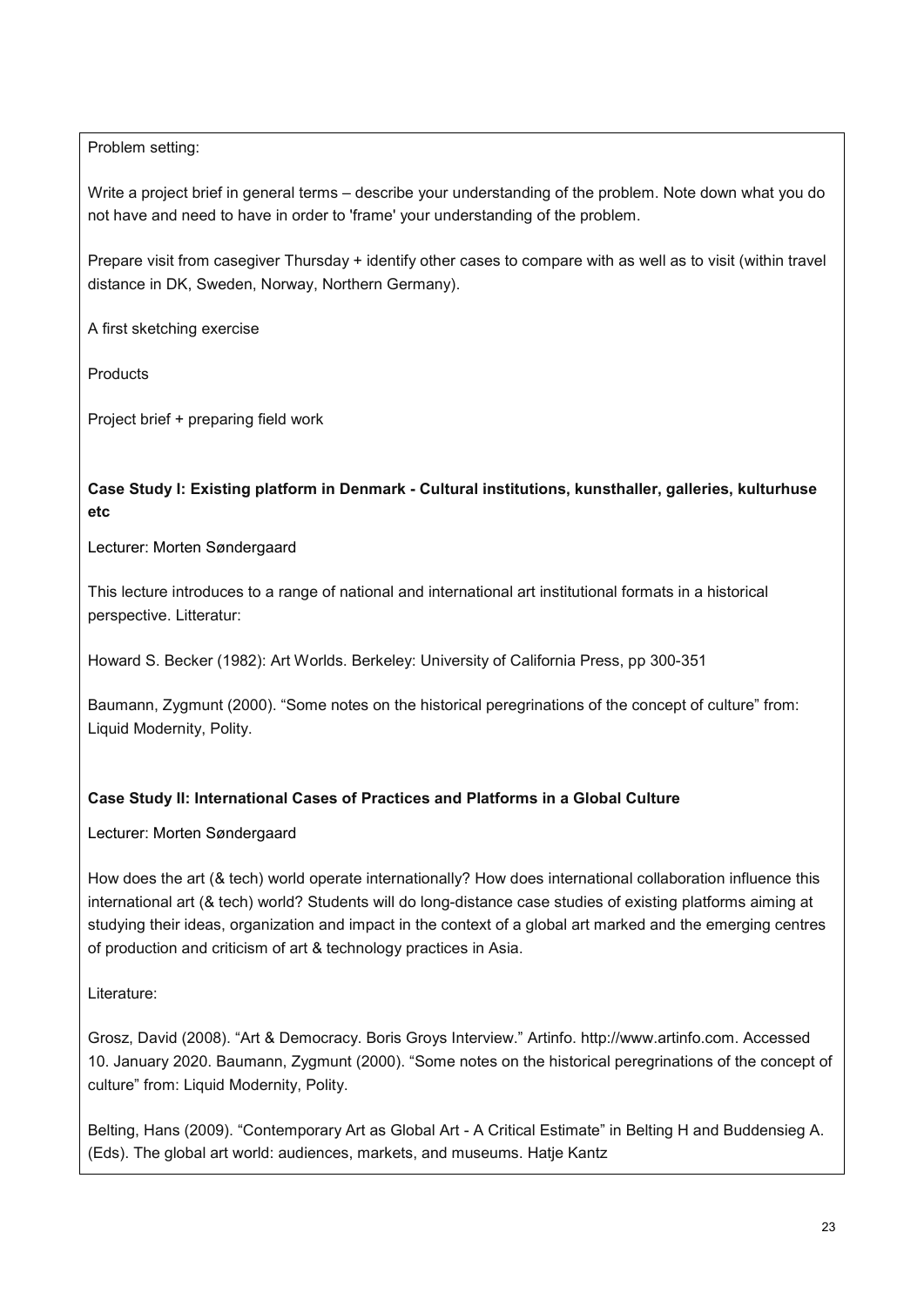## **Case Study III: Future (Un)formats**

### Lecturer: Morten Søndergaard

What might the future institutional formats be? What would be the perfect collaborative format for your own Art & Technology practices? And what about the climate, the Anthropocene, algorithmic capitalism, peace in the world, human rights, politics, ethics…? Where can our imagination take us?

This lecture will take the art world into the lab imaginary and introduce to a range of theories and speculations about possible future institutional formats, from post-digital platform to critical festivalinfrastructures and further...

Literature:

Jussi Parikka (2016): The Lab Imaginary, Transmediale Journal, https://transmediale.de/content/the-labimaginary-speculative- practices-in-situ, 5 pages.

Dieter Daniels: Transmediale Unformatted. A (pre)history of thirty years or

more. Transmediale Journal, https://transmediale.de/content/transmediale-unformatted-a-pre-history-ofthirty-years-or- more, 4 pages

Bishop, Ganising, Parikka (2016): "Across and Beyond: Post-digital Practices, Concepts, and Institutions" in: Bishop et.al. (eds), Across & beyond – A transmediale Reader on Post-digital Practices, Concepts, and Institutions, Sternberg Press and transmediale e.V., pp 1-10, 10 pages. Url: https://transmediale.de/content/across-and-beyond-post-digital-practices-concepts- and-institutions

Fiona Shipwright (2018): Turtles All the Way Down—Or, Escape from Infrastructure. Transmediale Journal, https://transmediale.de/content/turtles-all-the-way-down-or-escape-from-infrastructure

Cornelia Solfrank (2016): Revisiting the Future. Transmediale Journal, https://transmediale.de/content/revisiting-the-future, 18 pages.

# **Lesson 7-8: WORKSHOP: Organizing your own International Collaboration Platform – preparation workshop**

Lecturer: Morten Søndergaard

**Note: Successfully completing your team presentation is required to pass the course based on active participation**

#### Workshop

Preparation of your team presentations (your work in your groups). The presentations should be 20 minutes, including discussion. You should Imagine an international collaboration network you would like to organise and showcase IN DETAIL its background, purpose, tactical and strategical media, as well as operational